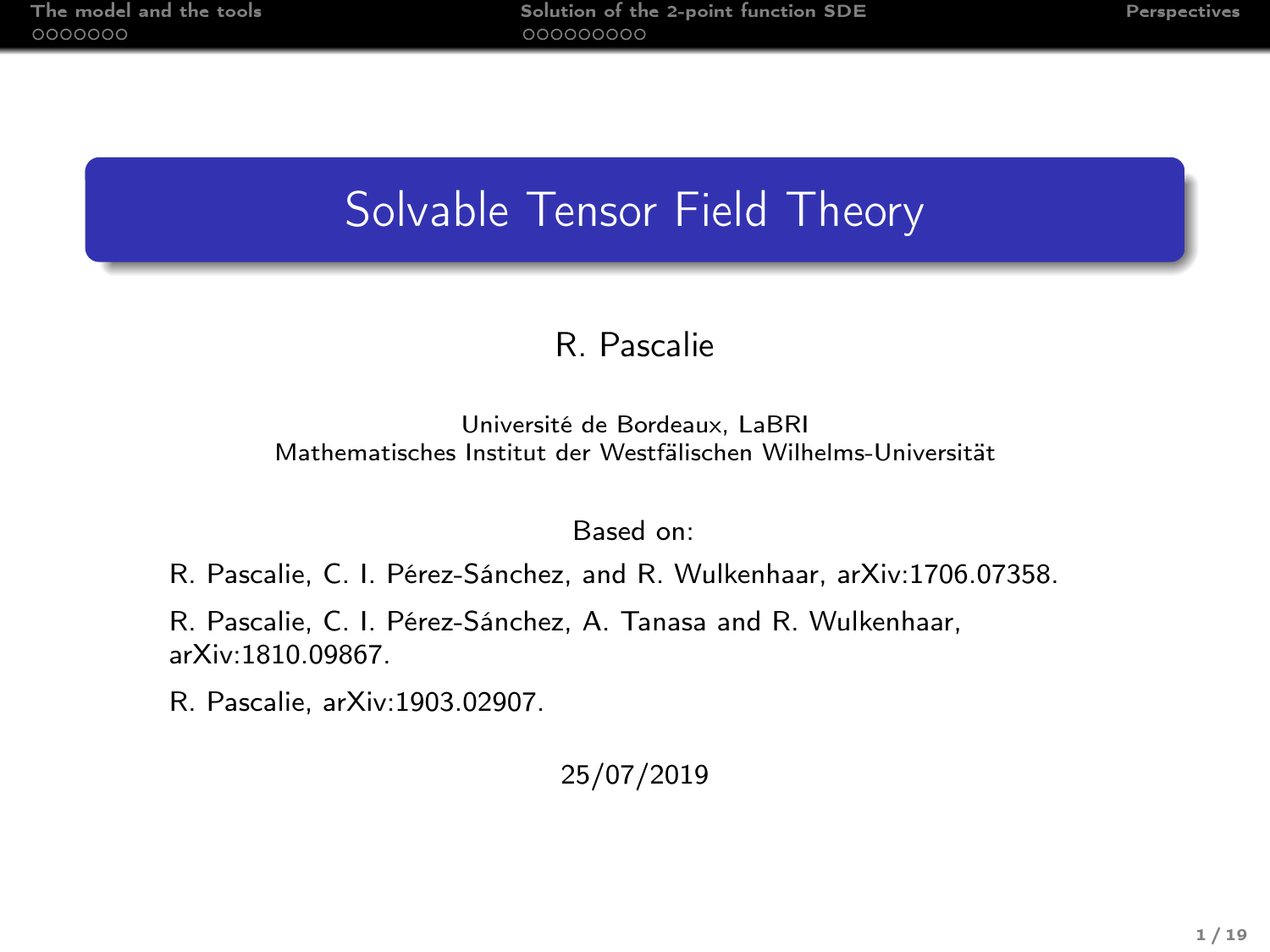### **Outline**

### <sup>1</sup> [The model and the tools](#page-2-0)

- [The model](#page-2-0)
- [2-point function](#page-11-0)

### <sup>2</sup> [Solution of the 2-point function SDE](#page-14-0)

- [Perturbative expansion](#page-14-0)
- [Resummation and solution](#page-19-0)

### <sup>3</sup> [Perspectives](#page-26-0)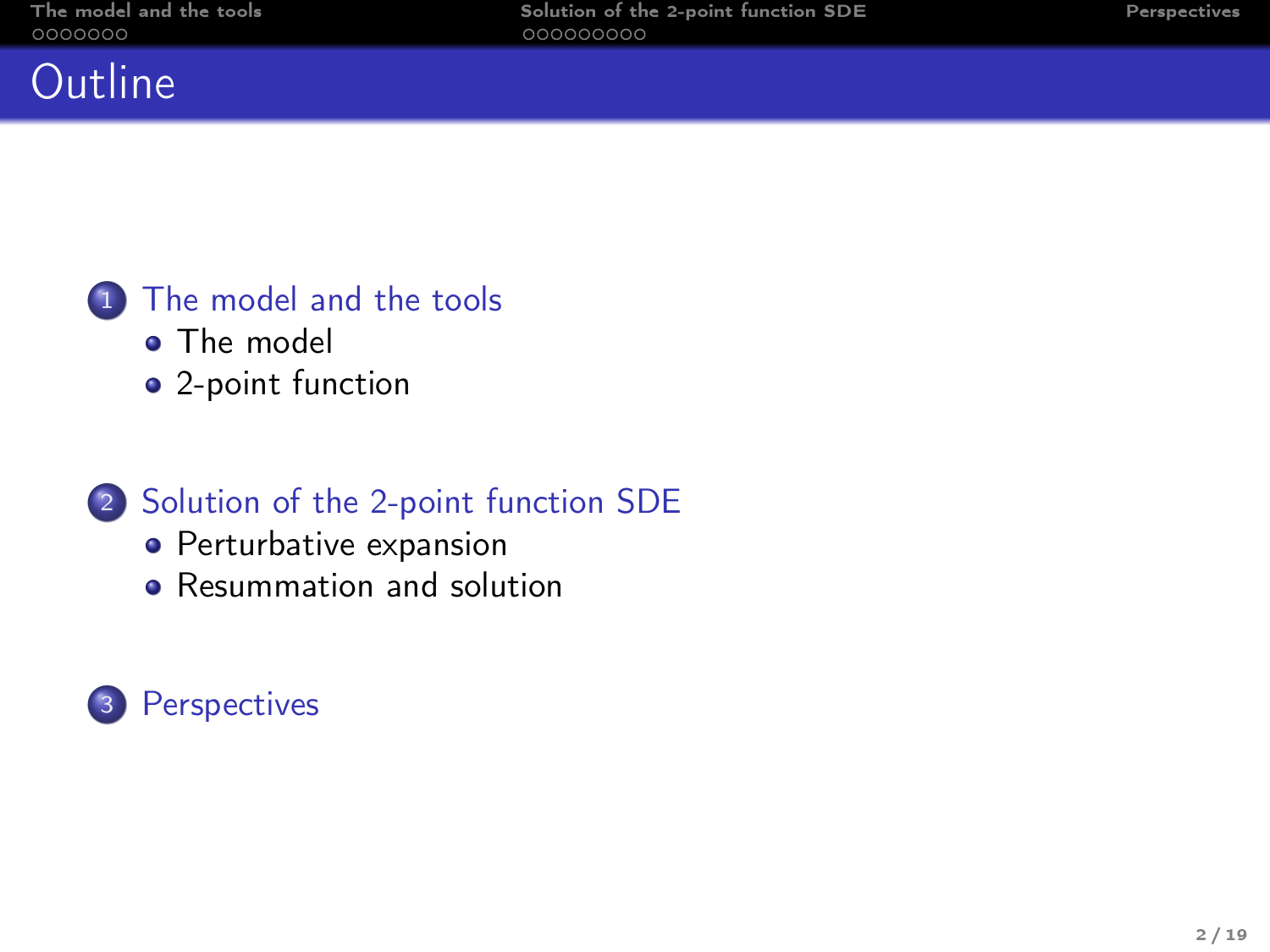<span id="page-2-0"></span>

| The model and the tools |  |  |
|-------------------------|--|--|
| $\bullet$ 000000        |  |  |

### The model

Complex rank-3 tensor field theory:

$$
S[\varphi,\bar{\varphi}] = \sum_{\mathbf{x}} \bar{\varphi}^{\mathbf{x}} (1+|\mathbf{x}|^2) \varphi^{\mathbf{x}} + S_{\text{int}}[\varphi,\bar{\varphi}], \tag{1}
$$

with  $\mathbf{x} = (x_1, x_2, x_3) \in \{\frac{1}{N}, \frac{2}{N}, \dots, 1\}^3$ ,  $|\mathbf{x}|^2 = x_1^2 + x_2^2 + x_3^2$ .

Kinetic term  $\rightarrow$  discrete Laplacian in Fourier.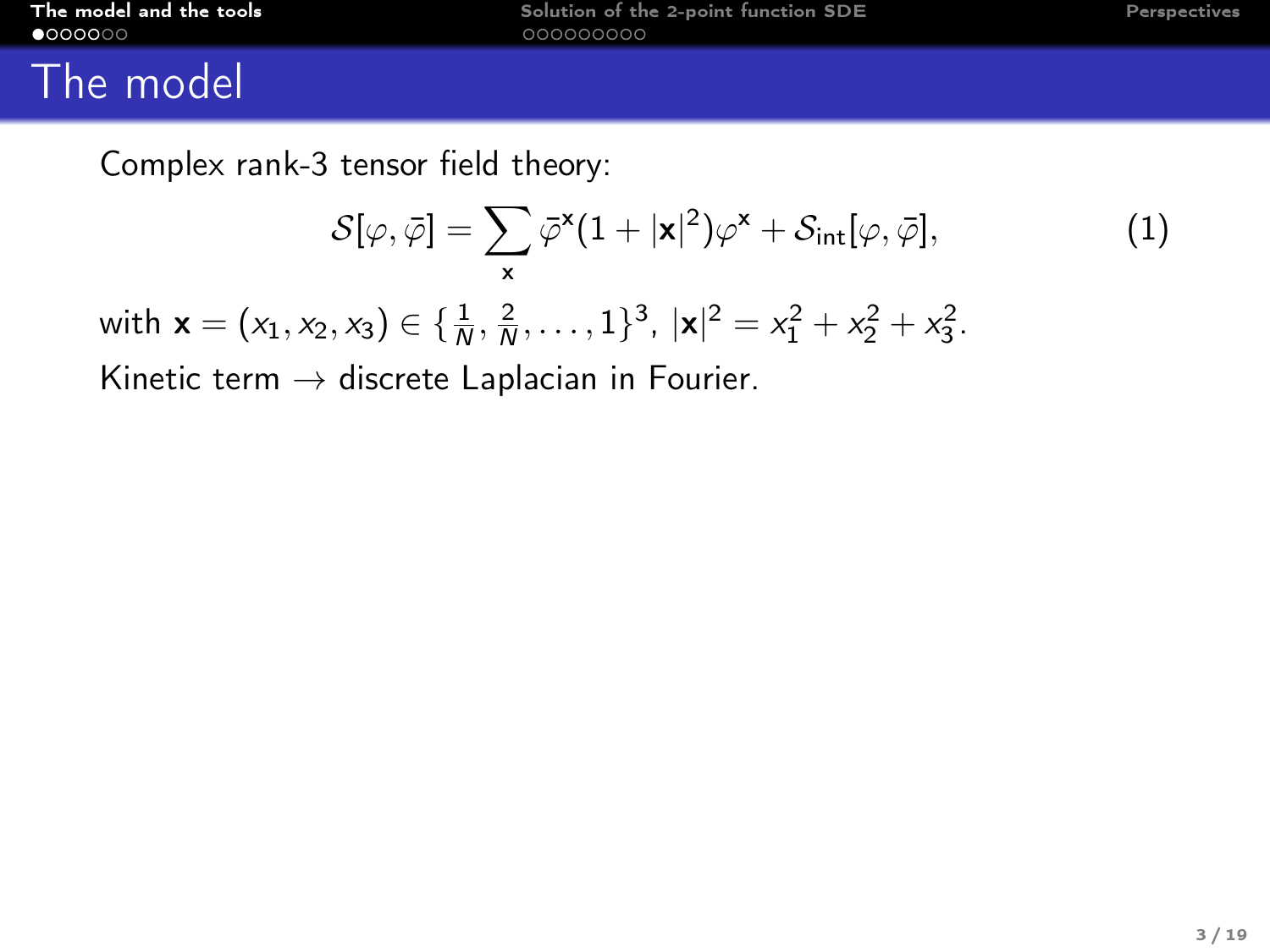### The model

Complex rank-3 tensor field theory:

$$
S[\varphi, \bar{\varphi}] = \sum_{\mathbf{x}} \bar{\varphi}^{\mathbf{x}} (1 + |\mathbf{x}|^2) \varphi^{\mathbf{x}} + S_{\text{int}}[\varphi, \bar{\varphi}], \tag{1}
$$
  
with  $\mathbf{x} = (x_1, x_2, x_3) \in \{\frac{1}{N}, \frac{2}{N}, \dots, 1\}^3$ ,  $|\mathbf{x}|^2 = x_1^2 + x_2^2 + x_3^2$ .  
Kinetic term  $\rightarrow$  discrete Laplacian in Fourier.  
U(N)<sup>3</sup>-invariant "pillow" interactions:

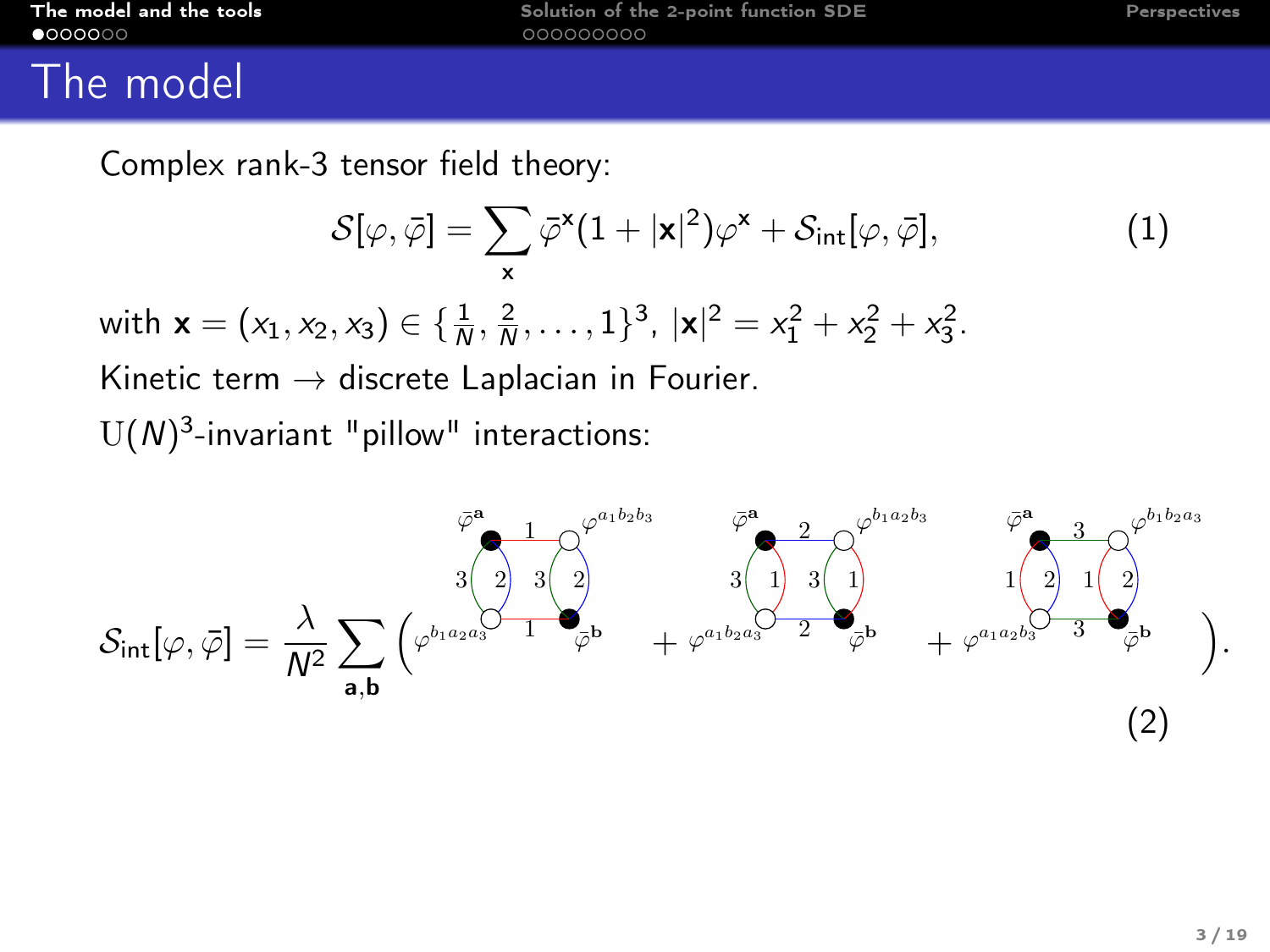### The model

 $U($ 

Complex rank-3 tensor field theory:

$$
S[\varphi, \bar{\varphi}] = \sum_{\mathbf{x}} \bar{\varphi}^{\mathbf{x}} (1 + |\mathbf{x}|^2) \varphi^{\mathbf{x}} + S_{\text{int}}[\varphi, \bar{\varphi}], \tag{1}
$$
  
with  $\mathbf{x} = (x_1, x_2, x_3) \in \{\frac{1}{N}, \frac{2}{N}, \dots, 1\}^3$ ,  $|\mathbf{x}|^2 = x_1^2 + x_2^2 + x_3^2$ .  
Kinetic term  $\rightarrow$  discrete Laplacian in Fourier.  
U(N)<sup>3</sup>-invariant "pillow" interactions:



Generating functional:

$$
Z[J,\bar{J}] = \int \mathcal{D}\varphi \mathcal{D}\bar{\varphi} \exp\left(-\mathcal{S}[\varphi,\bar{\varphi}] + \sum_{\mathbf{x}} (\bar{J}_{\mathbf{x}}\varphi^{\mathbf{x}} + J_{\mathbf{x}}\bar{\varphi}^{\mathbf{x}})\right).
$$
 (3)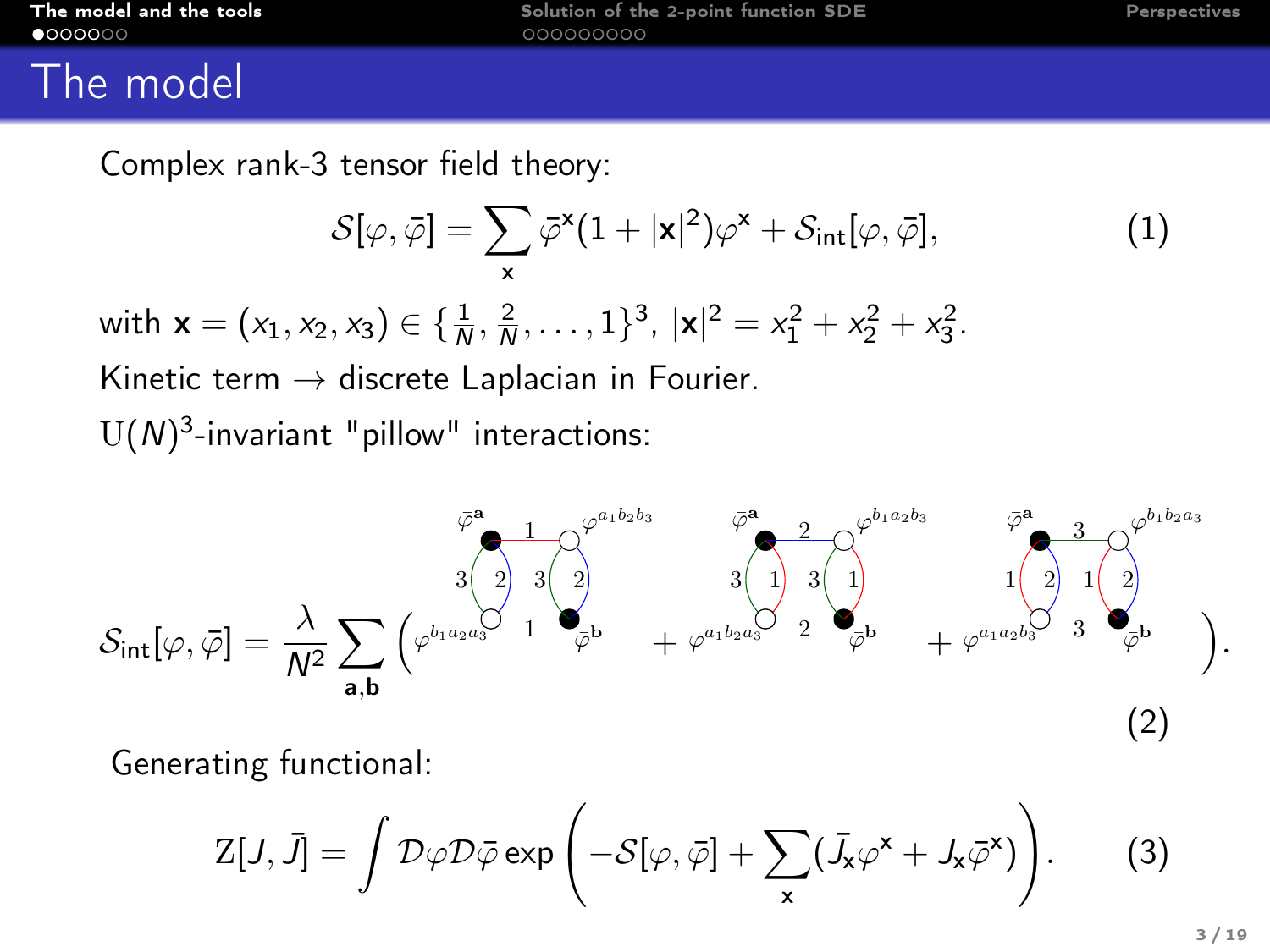### **Motivation**

- Renormalization group flow induce an effective laplacian.
- Generalize to tensor models, technics from similar matrix model:  $S[M] = Tr(EM^2) + \lambda Tr(M^4)$  (Grosse-Wulkenhaar model).
- **•** Find solvable model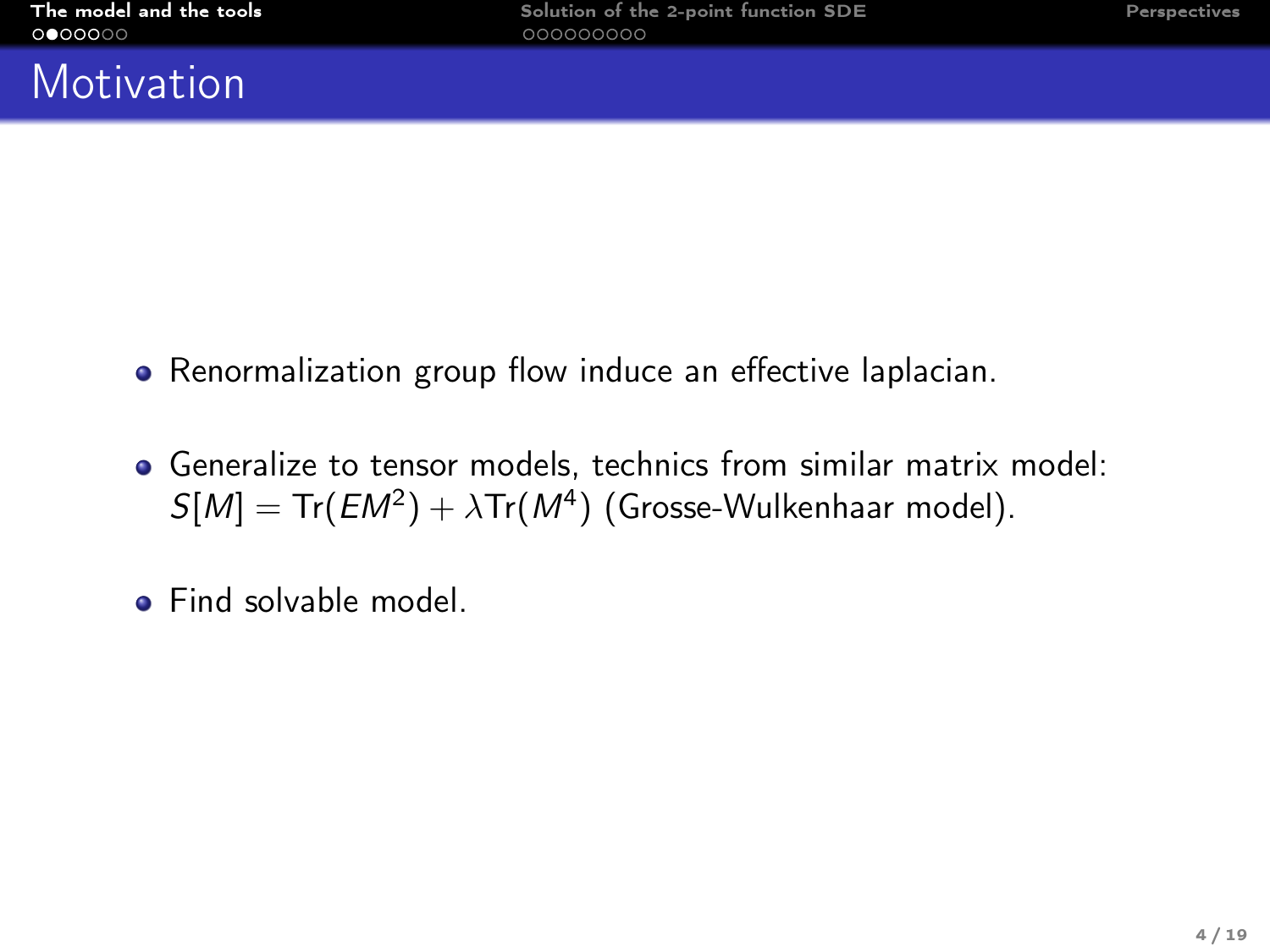### Boundary graph



Figure: Two connected Feynman graphs and the associated boundary graphs. In figure a) the boundary graph is connected, in figure b) the boundary graph m|m is disconnected.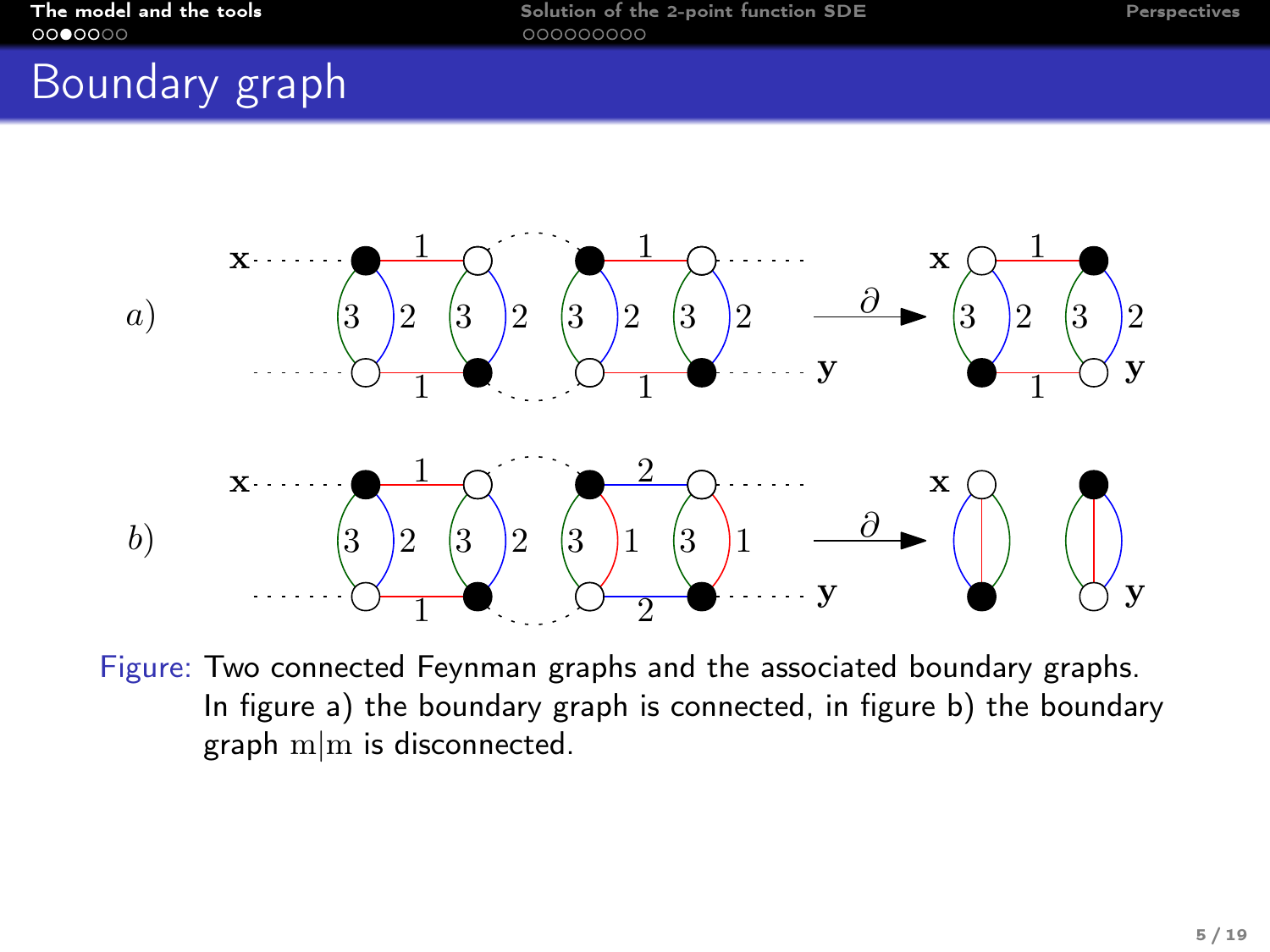## Free energy

Boundary graphs expansion of the form:

$$
W[J, \bar{J}] = \sum_{k=1}^{\infty} \sum_{\mathcal{B}} \sum_{\mathbf{x}^1, \dots, \mathbf{x}^k} N^{\alpha(\mathcal{B})} G_{\mathcal{B}}^{(2k)}(\mathbf{x}^1, \dots, \mathbf{x}^k) \cdot \mathbb{J}(\mathcal{B})(\mathbf{x}^1, \dots, \mathbf{x}^k). (4)
$$

Examples: 
$$
\mathbb{J} \left( \overset{\text{def}}{\underset{\sim}{\sigma_{\text{ref}}}} \mathbb{J} \left( x, y \right) = J_x J_y \overline{J}_{x_1 y_2 y_3} \overline{J}_{y_1 x_2 x_3}, \ \mathbb{J} \left( m|m \right) (x, y) = J_x J_y \overline{J}_x \overline{J}_y.
$$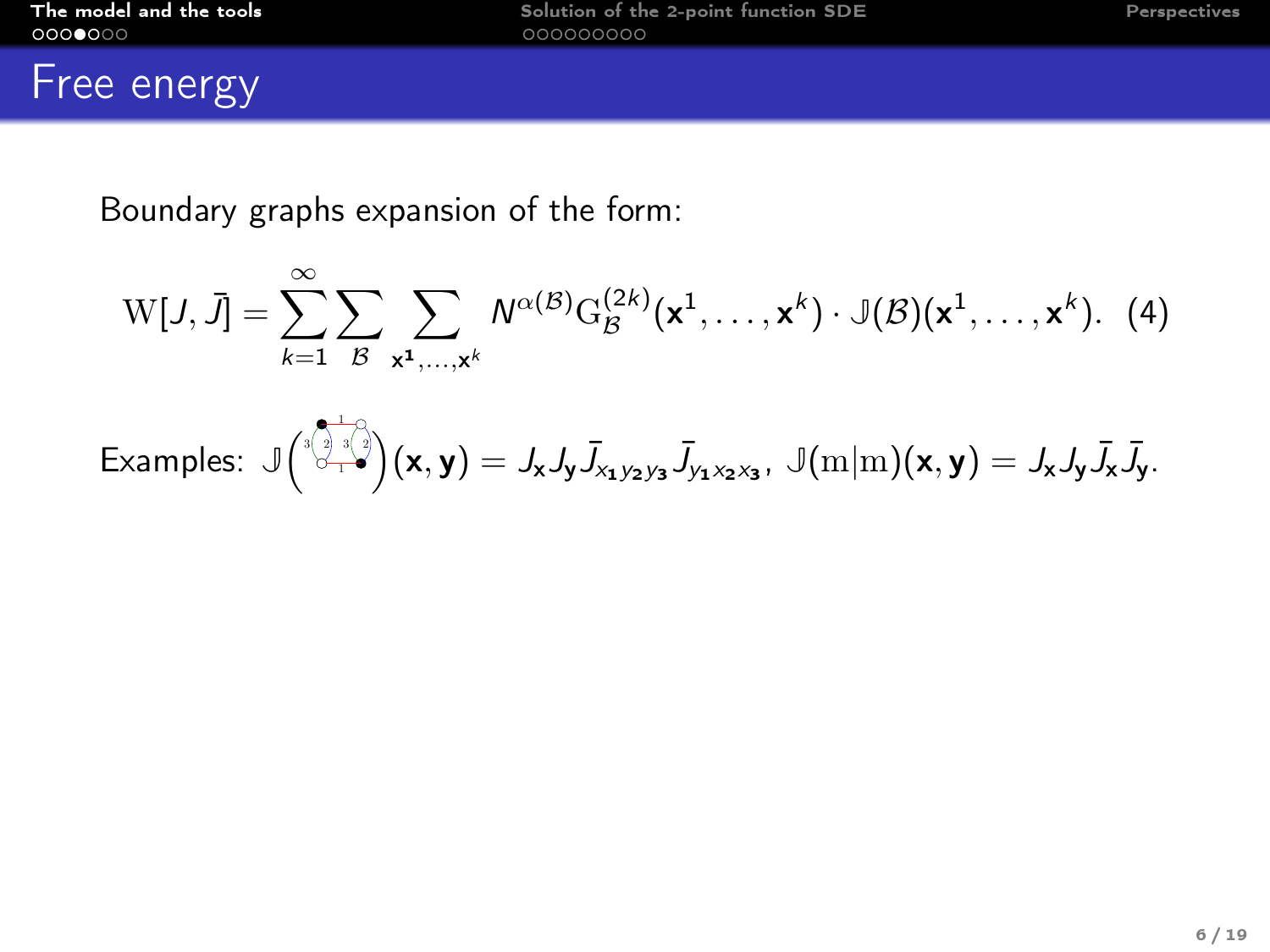### **Free energy**

Boundary graphs expansion of the form:

$$
W[J, \bar{J}] = \sum_{k=1}^{\infty} \sum_{\mathcal{B}} \sum_{\mathbf{x}^1, \dots, \mathbf{x}^k} N^{\alpha(\mathcal{B})} G_{\mathcal{B}}^{(2k)}(\mathbf{x}^1, \dots, \mathbf{x}^k) \cdot \mathbb{J}(\mathcal{B})(\mathbf{x}^1, \dots, \mathbf{x}^k). (4)
$$

Examples: 
$$
\mathbb{J}\left(\overset{\mathbf{a}}{\underset{1}{\otimes}_{1}}\overset{\mathbf{a}}{\underset{2}{\otimes}_{1}}\mathbb{J}\left(\mathbf{x},\mathbf{y}\right)=J_{\mathbf{x}}J_{\mathbf{y}}\overline{J}_{x_{1}y_{2}y_{3}}\overline{J}_{y_{1}x_{2}x_{3}},\ \mathbb{J}(m|m)(\mathbf{x},\mathbf{y})=J_{\mathbf{x}}J_{\mathbf{y}}\overline{J}_{\mathbf{x}}\overline{J}_{\mathbf{y}}.
$$

The scaling is

$$
\alpha(\mathcal{B}) = 3 - B - 2g - 2k, \tag{5}
$$

2k is the number of vertices of  $B$ ,  $B$  its number of connected components and  $g$  its genus.

In matrix model:  $\alpha(\mathcal{B}) = 2 - B - 2g$  (H. Grosse, R. Wulkenhaar, arXiv:1402.1041.).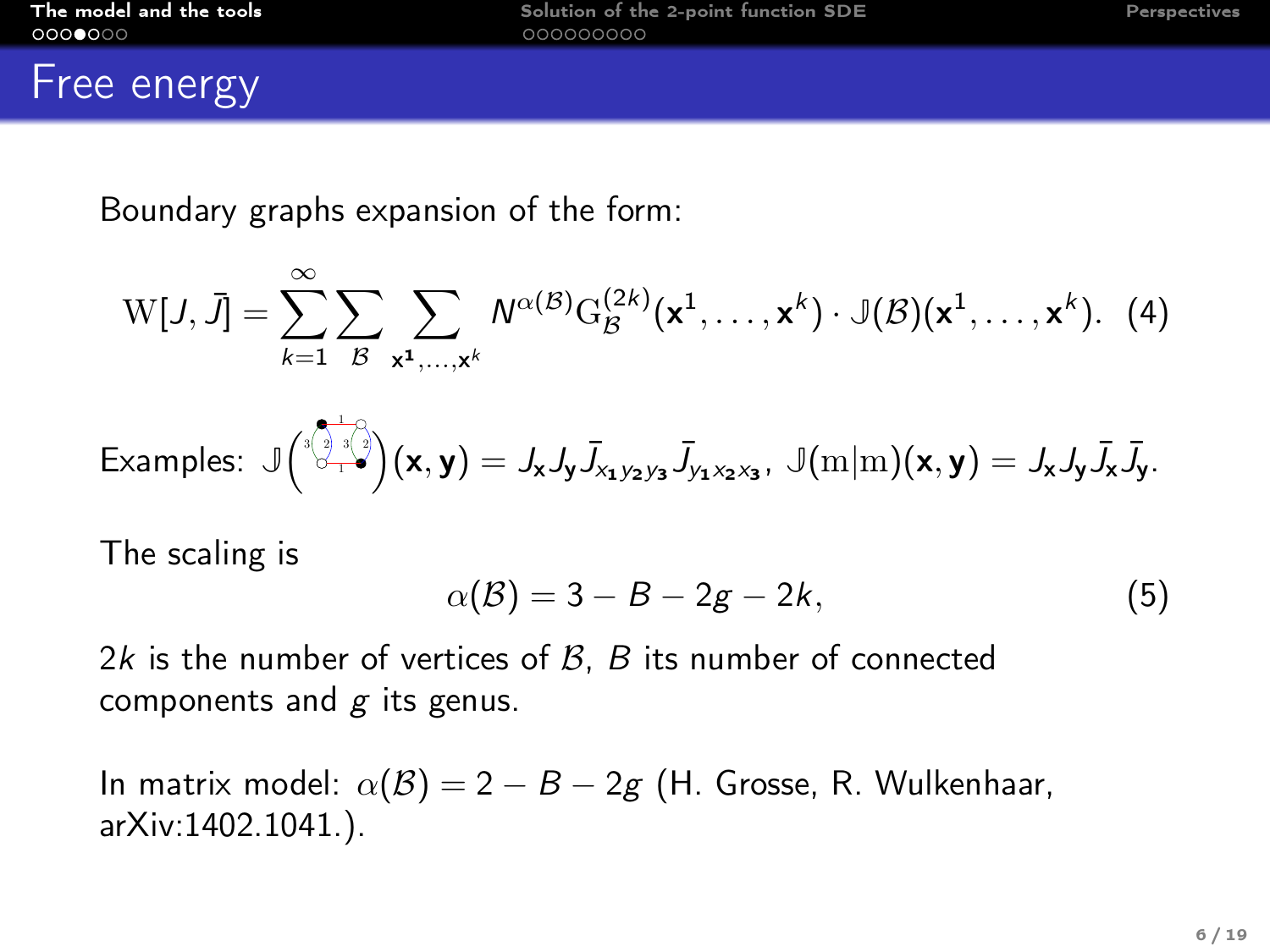# Ward-Takahashi Identity

Fields transform as

$$
\varphi^{\mathsf{x}} \to \varphi^{\mathsf{x}} = \sum_{y_{\mathsf{1}}} U_{x_{\mathsf{1}}y_{\mathsf{1}}}^{(1)} \varphi^{y_{\mathsf{1}}x_{\mathsf{2}}x_{\mathsf{3}}}, \quad \bar{\varphi}^{\mathsf{x}} \to \bar{\varphi}^{\mathsf{x}} = \sum_{y_{\mathsf{1}}} \bar{U}_{x_{\mathsf{1}}y_{\mathsf{1}}}^{(1)} \bar{\varphi}^{y_{\mathsf{1}}x_{\mathsf{2}}x_{\mathsf{3}}}, \quad (6)
$$

for  $U^{(1)}\in\mathrm{U}(N)$ , similarly for the other indices.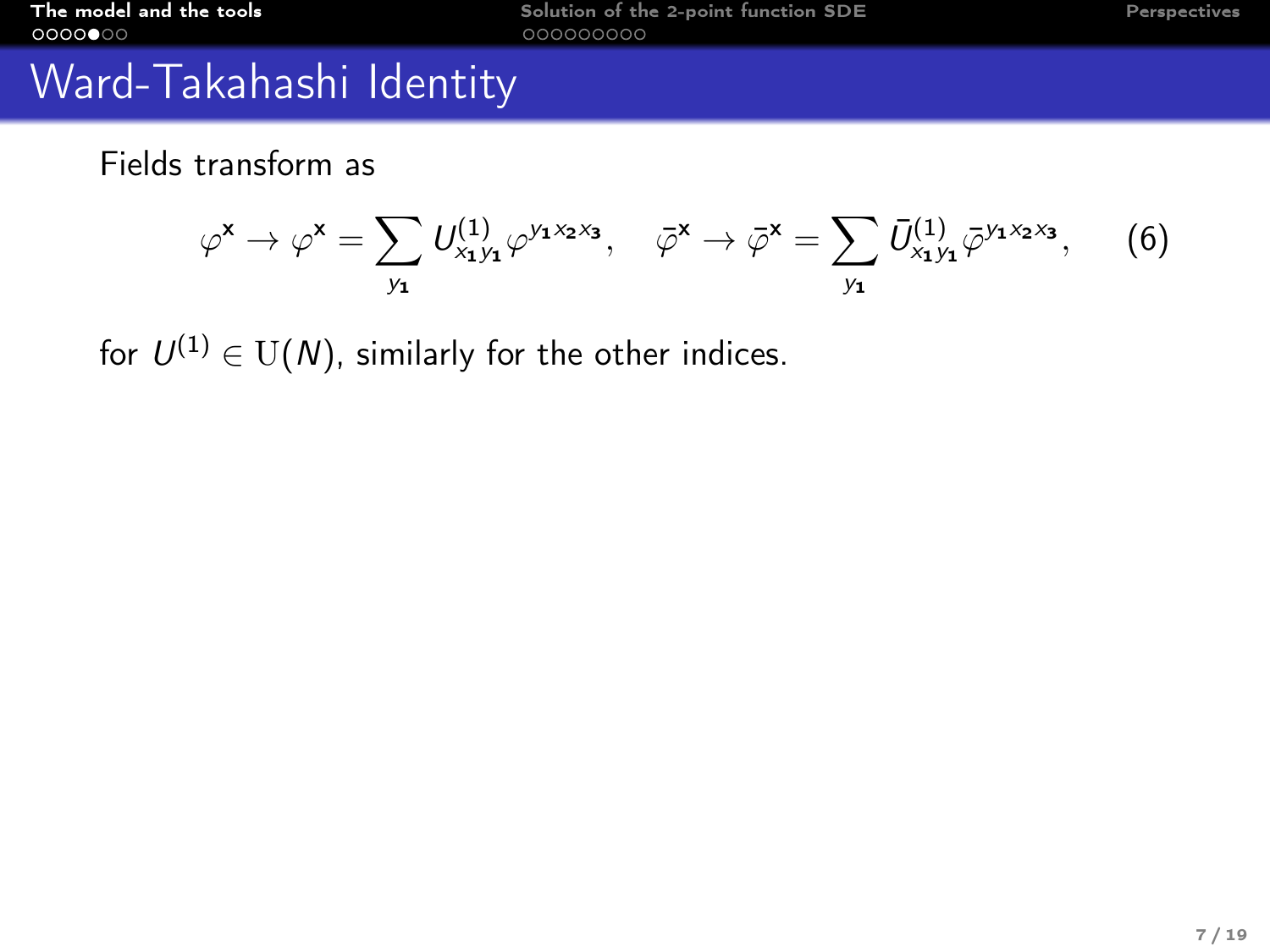# Ward-Takahashi Identity

Fields transform as

$$
\varphi^{\mathsf{x}} \to \varphi^{\mathsf{x}} = \sum_{y_{\mathsf{1}}} U_{x_{\mathsf{1}}y_{\mathsf{1}}}^{(1)} \varphi^{y_{\mathsf{1}}x_{\mathsf{2}}x_{\mathsf{3}}}, \quad \bar{\varphi}^{\mathsf{x}} \to \bar{\varphi}^{\mathsf{x}} = \sum_{y_{\mathsf{1}}} \bar{U}_{x_{\mathsf{1}}y_{\mathsf{1}}}^{(1)} \bar{\varphi}^{y_{\mathsf{1}}x_{\mathsf{2}}x_{\mathsf{3}}}, \quad (6)
$$

for  $U^{(1)}\in\mathrm{U}(N)$ , similarly for the other indices.

The WTI for the colour 1 writes:

$$
\sum_{q_2,q_3} \frac{\delta^2 Z[J,\bar{J}]}{\delta J_{x_1q_2q_3} \delta \bar{J}_{y_1q_2q_3}} - \delta_{x_1y_1} Y_{x_1}^{(1)}[J,\bar{J}] \cdot Z[J,\bar{J}]
$$
  
= 
$$
\frac{1}{x_1^2 - y_1^2} \sum_{q_2,q_3} \left( \bar{J}_{x_1q_2q_3} \frac{\delta}{\delta \bar{J}_{y_1q_2q_3}} - J_{y_1q_2q_3} \frac{\delta}{\delta J_{x_1q_2q_3}} \right) Z[J,\bar{J}], \quad (7)
$$

where

$$
Y_{x_1}^{(1)}[J,\bar{J}] = \sum_{q_2q_3} \frac{\delta^2 W[J,\bar{J}]}{\delta J_{x_1q_2q_3} \delta \bar{J}_{x_1q_2q_3}}.
$$
 (8)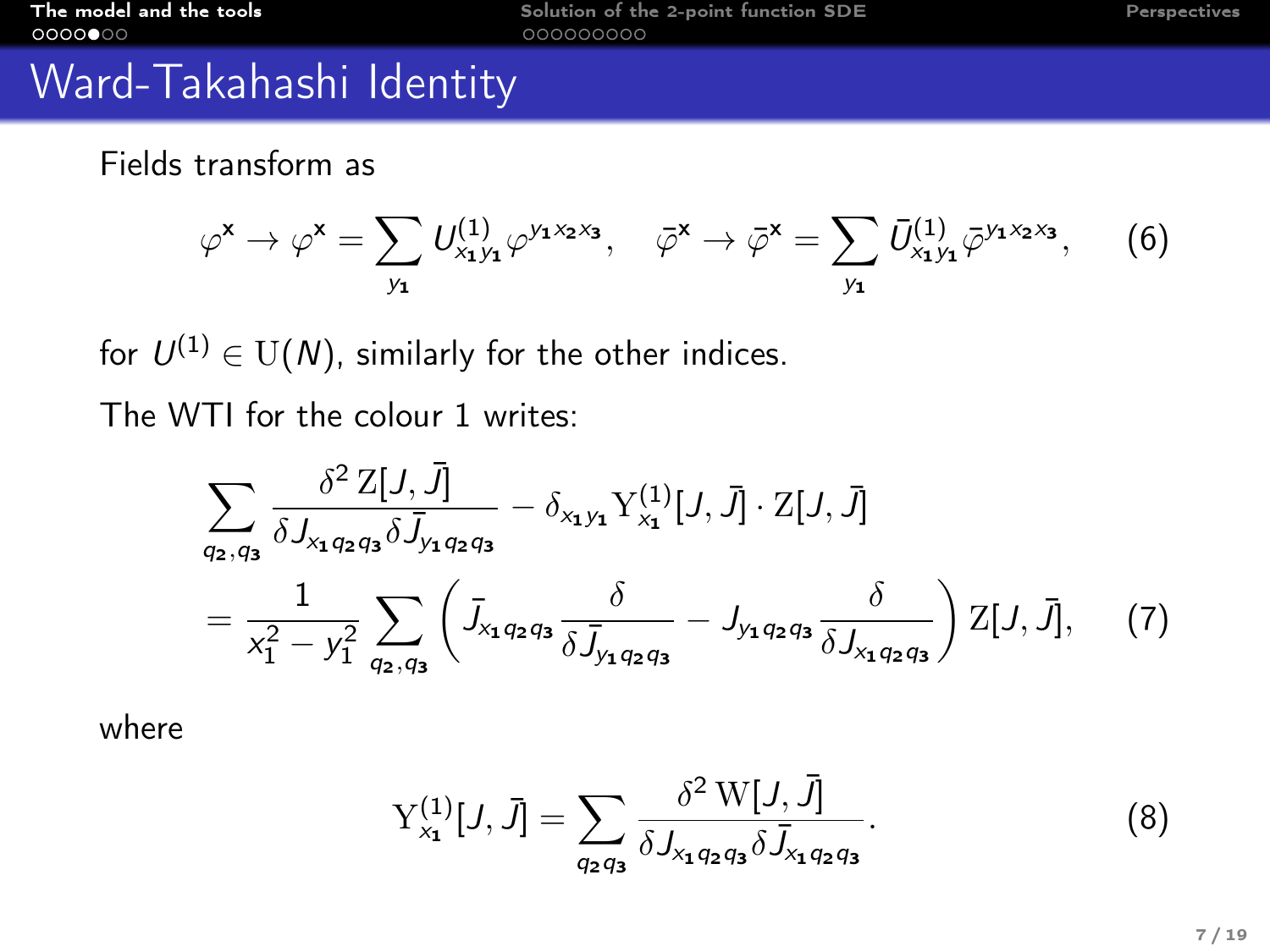## <span id="page-11-0"></span>2-point function 1

#### The 2-point function explicitly writes

$$
G^{(2)}(\mathbf{x}) = \frac{1}{Z_0} \frac{\delta^2 Z[J, \bar{J}]}{\delta \bar{J}_x \delta J_x}\Big|_{J=\bar{J}=0}
$$
\n
$$
= \frac{1}{1+|\mathbf{x}|^2} - \frac{1}{Z_0} \frac{1}{1+|\mathbf{x}|^2} \left( \bar{\varphi}^{\mathbf{x}} \frac{\partial S_{\rm int}}{\partial \bar{\varphi}^{\mathbf{x}}} \right) \left[ \frac{\delta}{\delta J}, \frac{\delta}{\delta \bar{J}} \right] Z[J, \bar{J}] \Big|_{J, \bar{J}=0},
$$
\n(9)

 $\bar \varphi^{\mathbf{x}} \frac{\partial \mathcal{S}_{\mathrm{int}}}{\partial \bar \varphi^{\mathbf{x}}}$  contains 4 derivatives  $\to$  trade 2 using the WTI.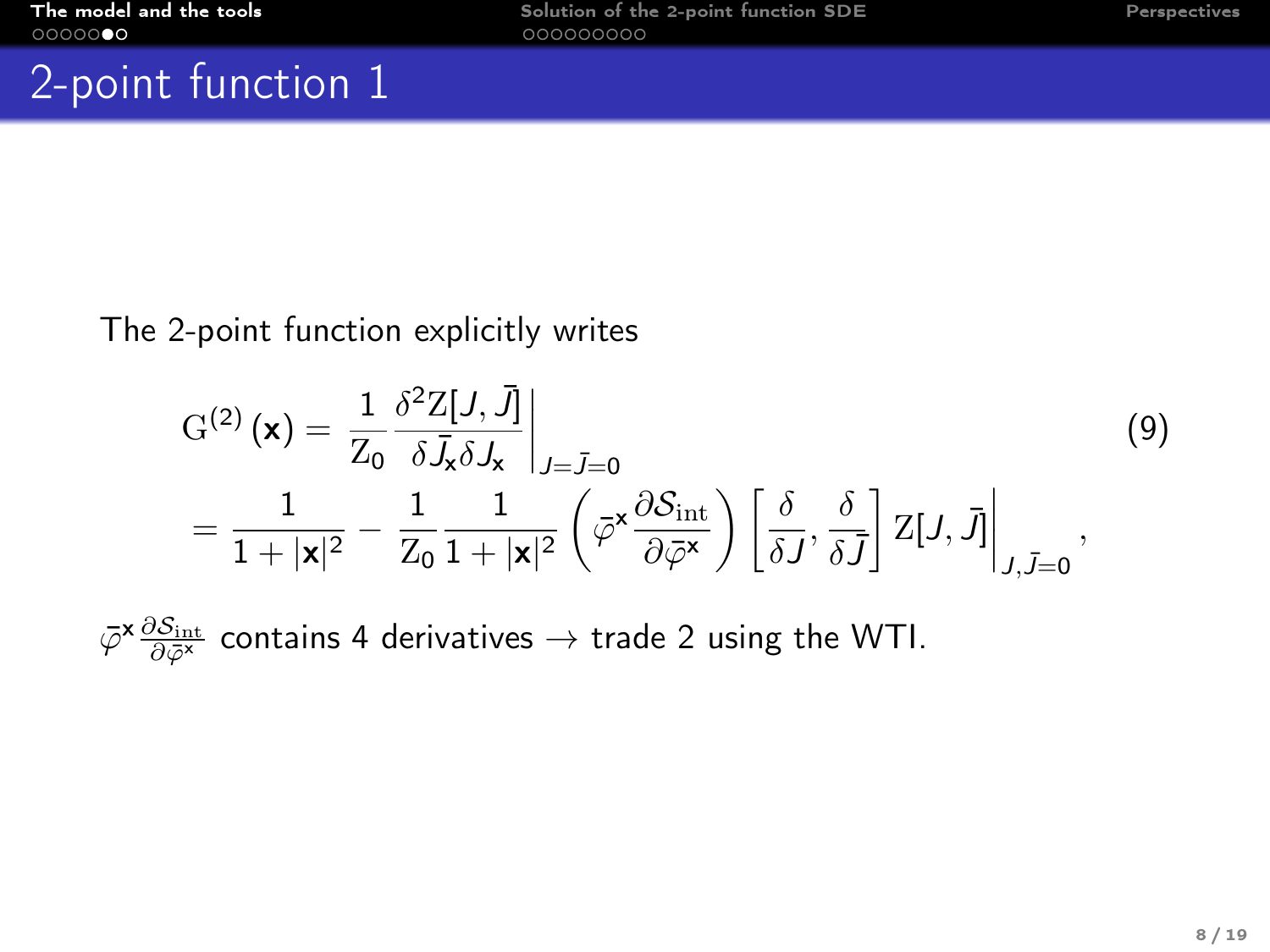# 2-point function 2

 $q<sub>2</sub>$ 

Using the WTI we get:

$$
G^{(2)}(\mathbf{x}) = \frac{1}{1+|\mathbf{x}|^2} - \frac{2\lambda}{1+|\mathbf{x}|^2} \left( \frac{1}{N^2} \sum_{q_2,q_3} G^{(2)}(x_1,q_2,q_3) G^{(2)}(\mathbf{x}) + \frac{1}{N^4} G_1^{(4)}(\mathbf{x},\mathbf{x}) + \frac{1}{N^5} \sum_{q_2,q_3} G_{m|m}^{(4)}(x_1,q_2,q_3,\mathbf{x}) + \frac{1}{N^4} \sum_{q_3} G_2^{(4)}(\mathbf{x},x_1,x_2,q_3) + \frac{1}{N^4} \sum_{q_3} G_3^{(4)}(\mathbf{x},x_1,q_2,x_3) + \frac{1}{N^2} \sum_{q_3} \frac{G^{(2)}(q_1,x_2,x_3) - G^{(2)}(\mathbf{x})}{x_1^2 - q_1^2} + \text{perm.} \right),
$$

 $q_1$ 

(10)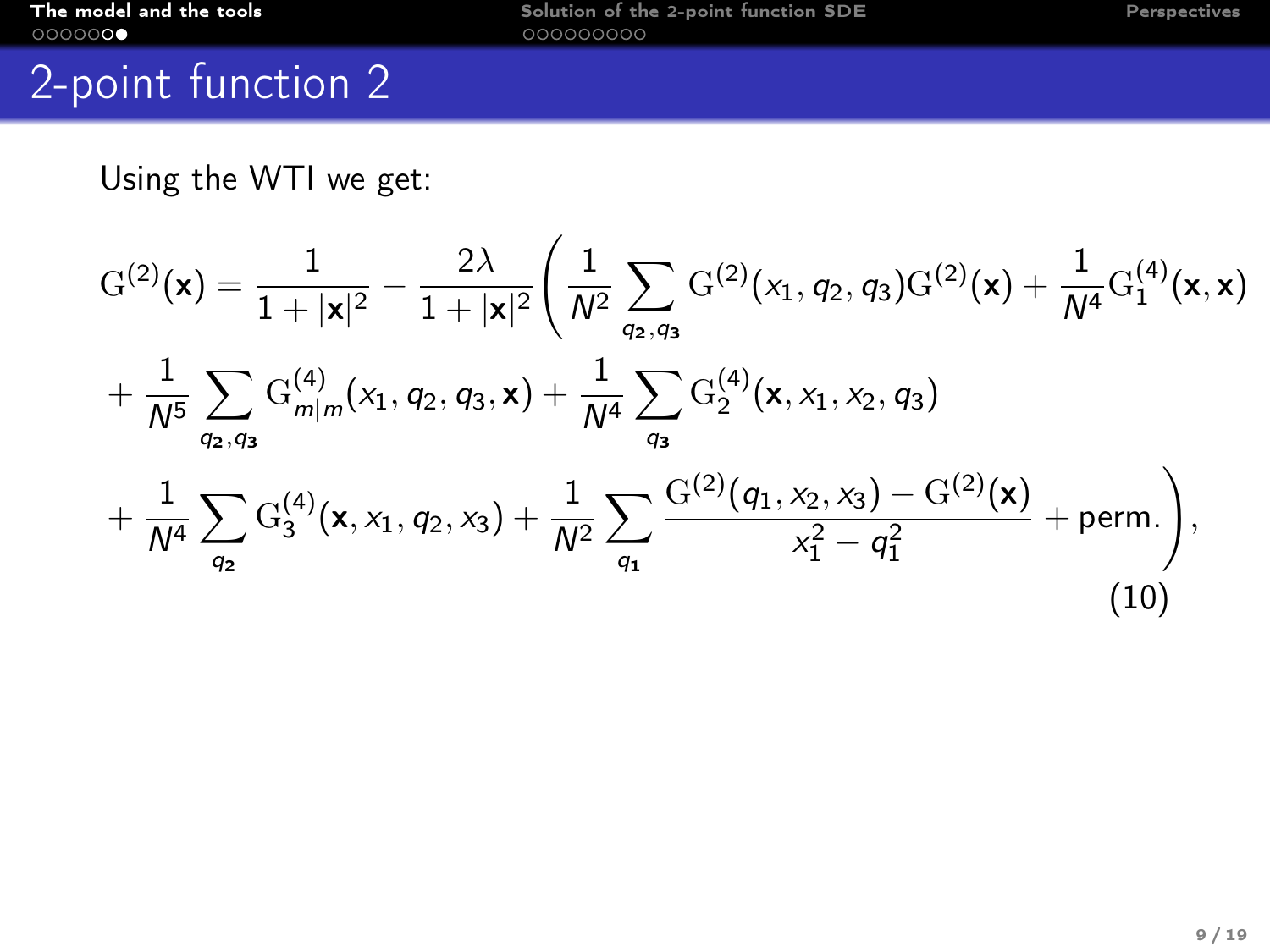## 2-point function 2

Using the WTI we get:

$$
G^{(2)}(\mathbf{x}) = \frac{1}{1+|\mathbf{x}|^2} - \frac{2\lambda}{1+|\mathbf{x}|^2} \left( \frac{1}{N^2} \sum_{q_2,q_3} G^{(2)}(x_1,q_2,q_3) G^{(2)}(\mathbf{x}) + \frac{1}{N^4} G_1^{(4)}(\mathbf{x},\mathbf{x}) + \frac{1}{N^5} \sum_{q_2,q_3} G_{m|m}^{(4)}(x_1,q_2,q_3,\mathbf{x}) + \frac{1}{N^4} \sum_{q_3} G_2^{(4)}(\mathbf{x},x_1,x_2,q_3) + \frac{1}{N^4} \sum_{q_2} G_3^{(4)}(\mathbf{x},x_1,q_2,x_3) + \frac{1}{N^2} \sum_{q_1} \frac{G^{(2)}(q_1,x_2,x_3) - G^{(2)}(\mathbf{x})}{x_1^2 - q_1^2} + \text{perm.} \right),
$$
\n(10)

In the large N limit the SDE is:

$$
G^{(2)}(\mathbf{x}) = \left(1 + |\mathbf{x}|^2 + 2\lambda \Big(\int dq_2 dq_3 G^{(2)}(x_1, q_2, q_3) + \text{perm.}\Big)\right)^{-1}.
$$
\n(11)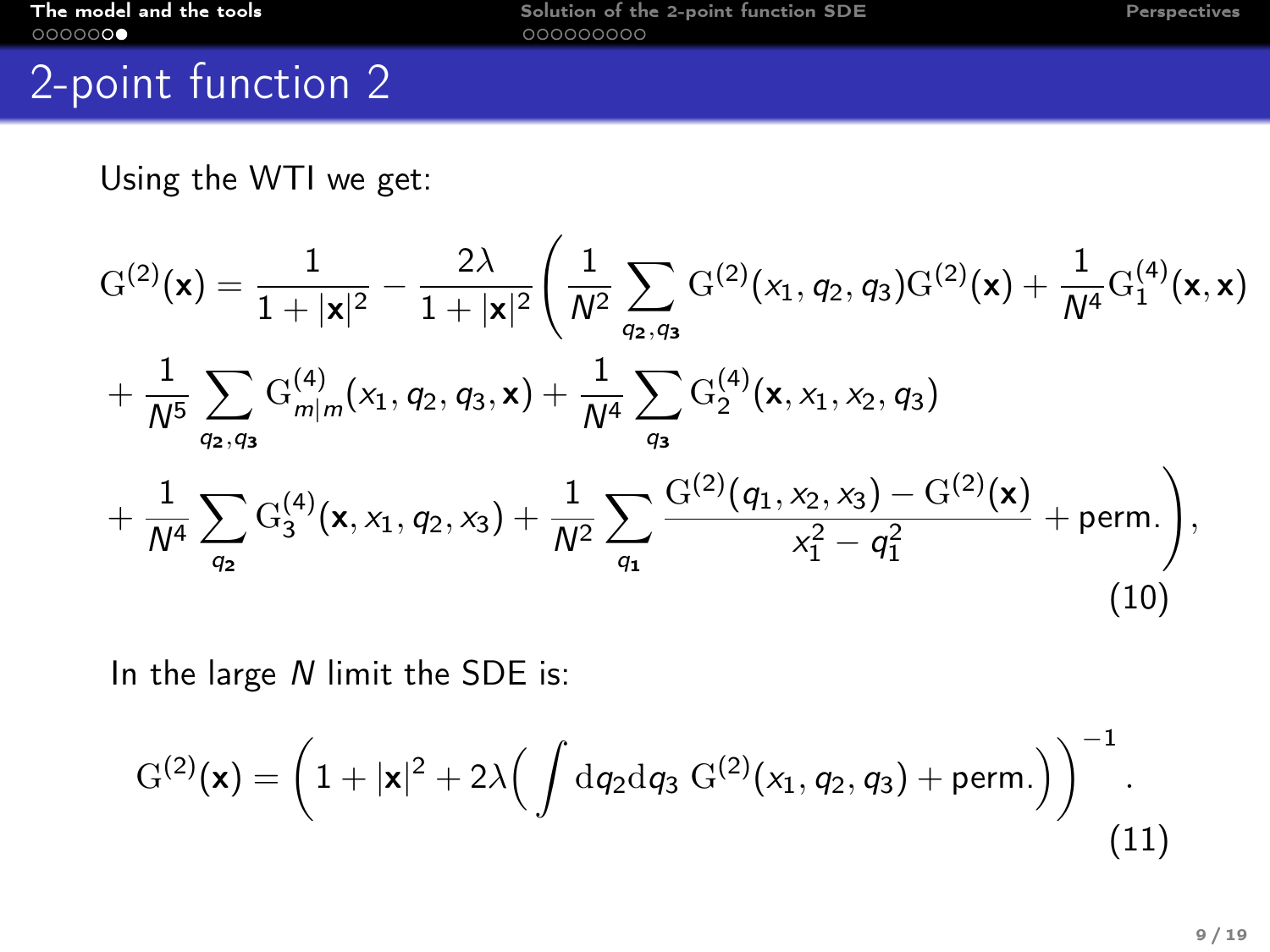## <span id="page-14-0"></span>Perturbative expansion 1

Plugging in the 2-point function SDE the following expansion

$$
G^{(2)}(\mathbf{x}) = \sum_{n\geq 0} \lambda^n G_n^{(2)}(\mathbf{x}),\tag{12}
$$

we obtain a recursive equation for  $n > 1$ :

$$
G_n^{(2)}(\mathbf{x}) = -\frac{2}{1+|\mathbf{x}|^2} \sum_{k=0}^{n-1} \Big( \int dq_2 dq_3 \big( G_k^{(2)}(x_1, q_2, q_3) - \frac{\delta_{k0}}{1+q_2^2+q_3^2} \Big) + \text{perm.} \Big) G_{n-k-1}^{(2)}(\mathbf{x}), \tag{13}
$$

with Taylor subtraction to regularise the UV divergences.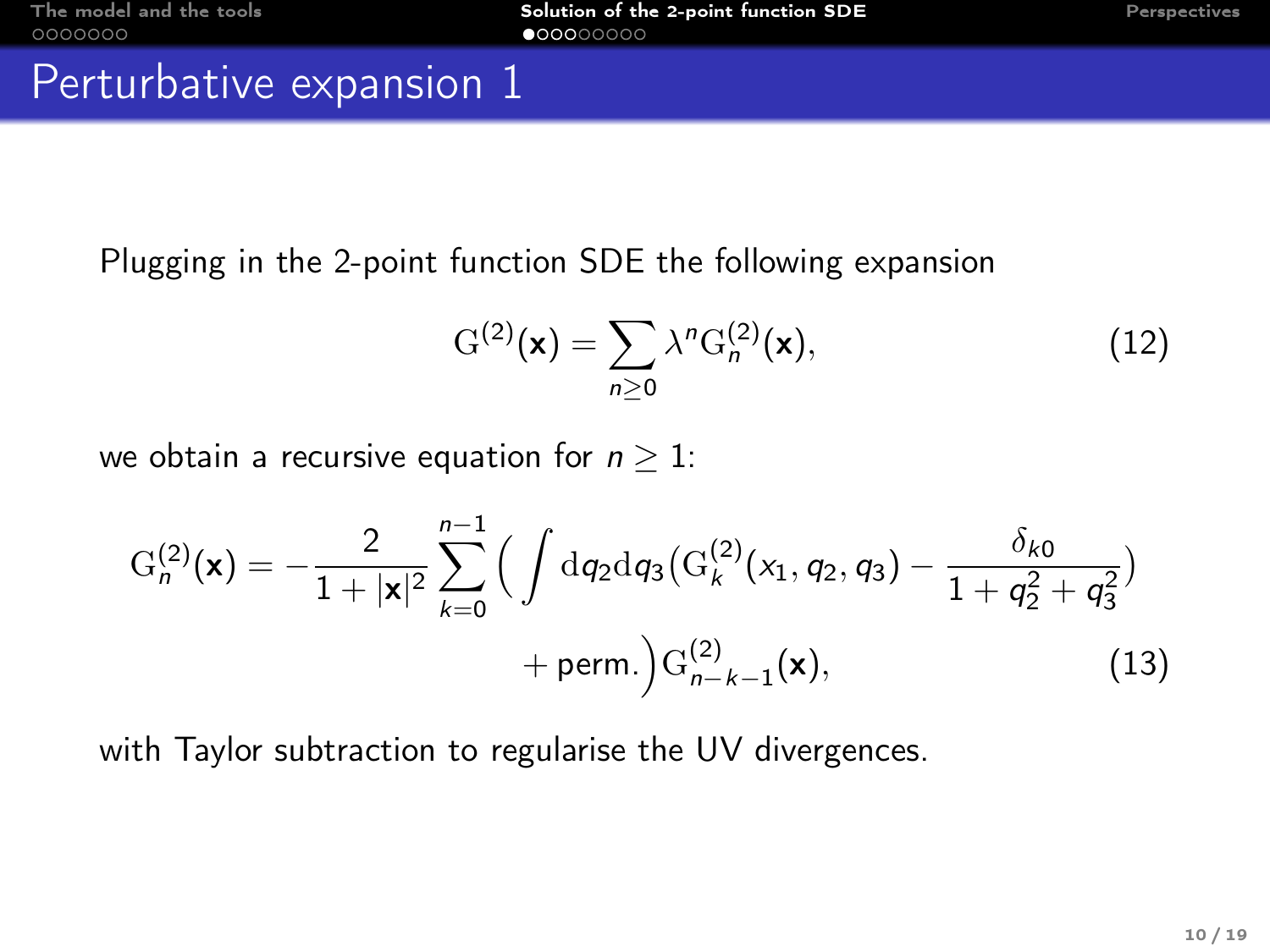# Perturbative expansion 2

The first few orders are:

$$
G_0^{(2)}(\mathbf{x}) = \frac{1}{1+|\mathbf{x}|^2},
$$
\n
$$
G_1^{(2)}(\mathbf{x}) = \frac{\pi}{2(1+|\mathbf{x}|^2)^2} \sum_{c=1}^3 \log(x_c^2+1),
$$
\n
$$
G_2^{(2)}(\mathbf{x}) = \frac{1}{(1+|\mathbf{x}|^2)^2} \left( \sum_{c=1}^3 \sum_{d=1}^3 \frac{\pi^2 \log(x_c^2+1) \log(x_d^2+1)}{4(1+|\mathbf{x}|^2)} - \sum_{c=1}^3 \frac{\pi \log(x_c^2+1)}{2(x_c^2+1)} - \pi^2 \sum_{c=1}^3 \frac{x_c \log(\frac{1}{4}(x_c^2+1)) + 2\tan^{-1}(x_c)}{2(x_c^3+x_c)} \right).
$$
\n(16)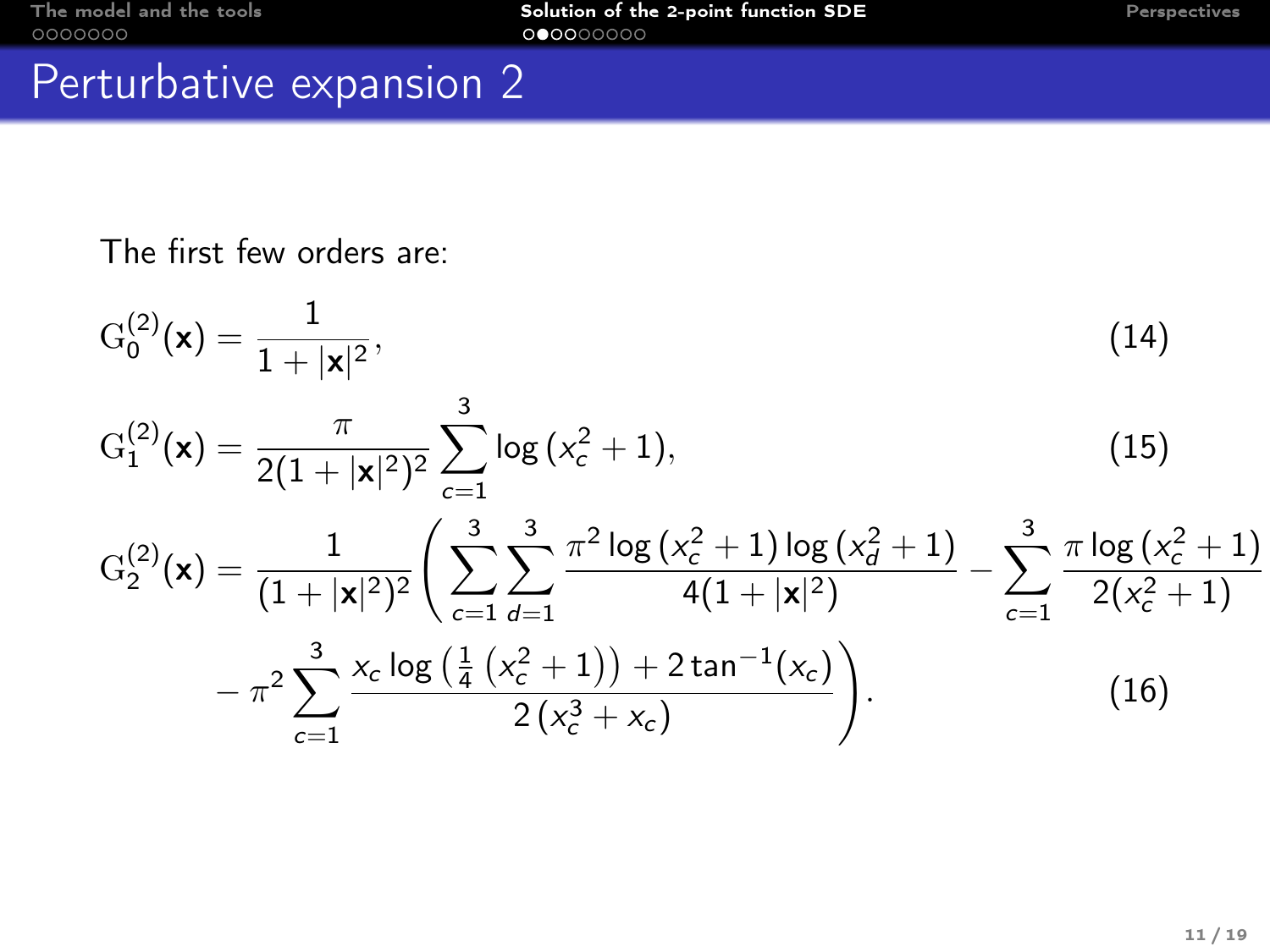### Perturbative expansion 3

Last term in  $\mathrm{G}_2^{(2)}(\mathsf{x})$  is not a power of logarithms. Graphically:



Figure: The only graphs at 2-loop order, giving contribution other than powers of logarithms for  $d \neq c$ .

If only 1 pillow interaction, such graphs cannot exist  $\rightarrow$  only powers of logarithms.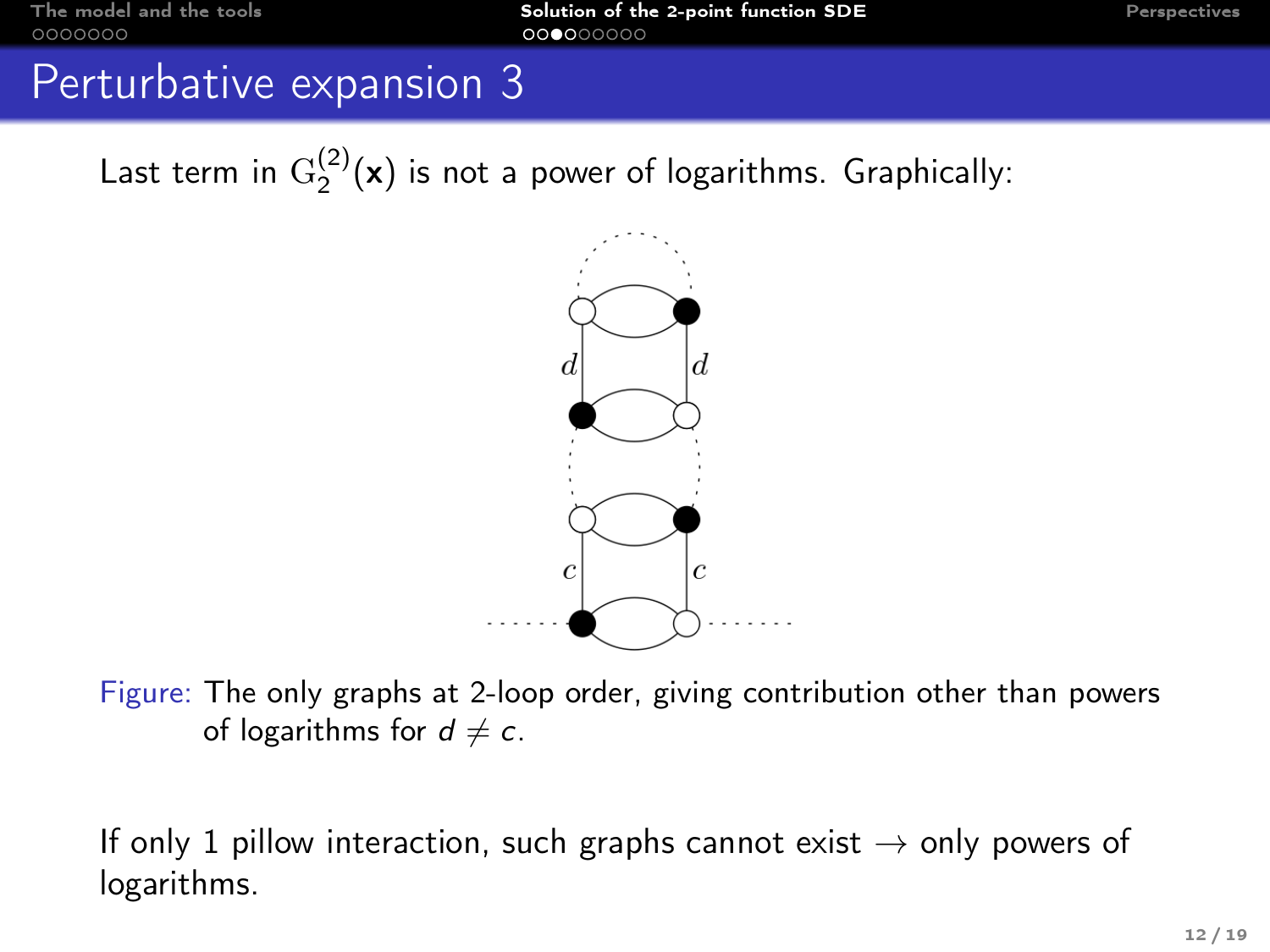### Model with 1 pillow interaction

By computing up to order  $\lambda^9$ , we found the ansatz for any  $n\geq 1$ :

$$
G_n^{(2)}(\mathbf{x}) = \left(\frac{\pi}{2}\right)^n \left(\frac{\log^n(1+x_1^2)}{(1+|\mathbf{x}|^2)^{n+1}} + (n-1)!\sum_{k=0}^n \sum_{j=1}^{n-1} \frac{s_{j,n-k}}{j!k!} \frac{(-1)^j(n-j)}{(1+|\mathbf{x}|^2)^{n+1-j}(1+x_1^2)^j} \log^k(1+x_1^2)\right), \quad (17)
$$

where  $s_{n,k}$  are the Stirling numbers of the 1st kind.

Perturbative expansion similar to matrix model (E. Panzer, R. Wulkenhaar arXiv:1807.02945).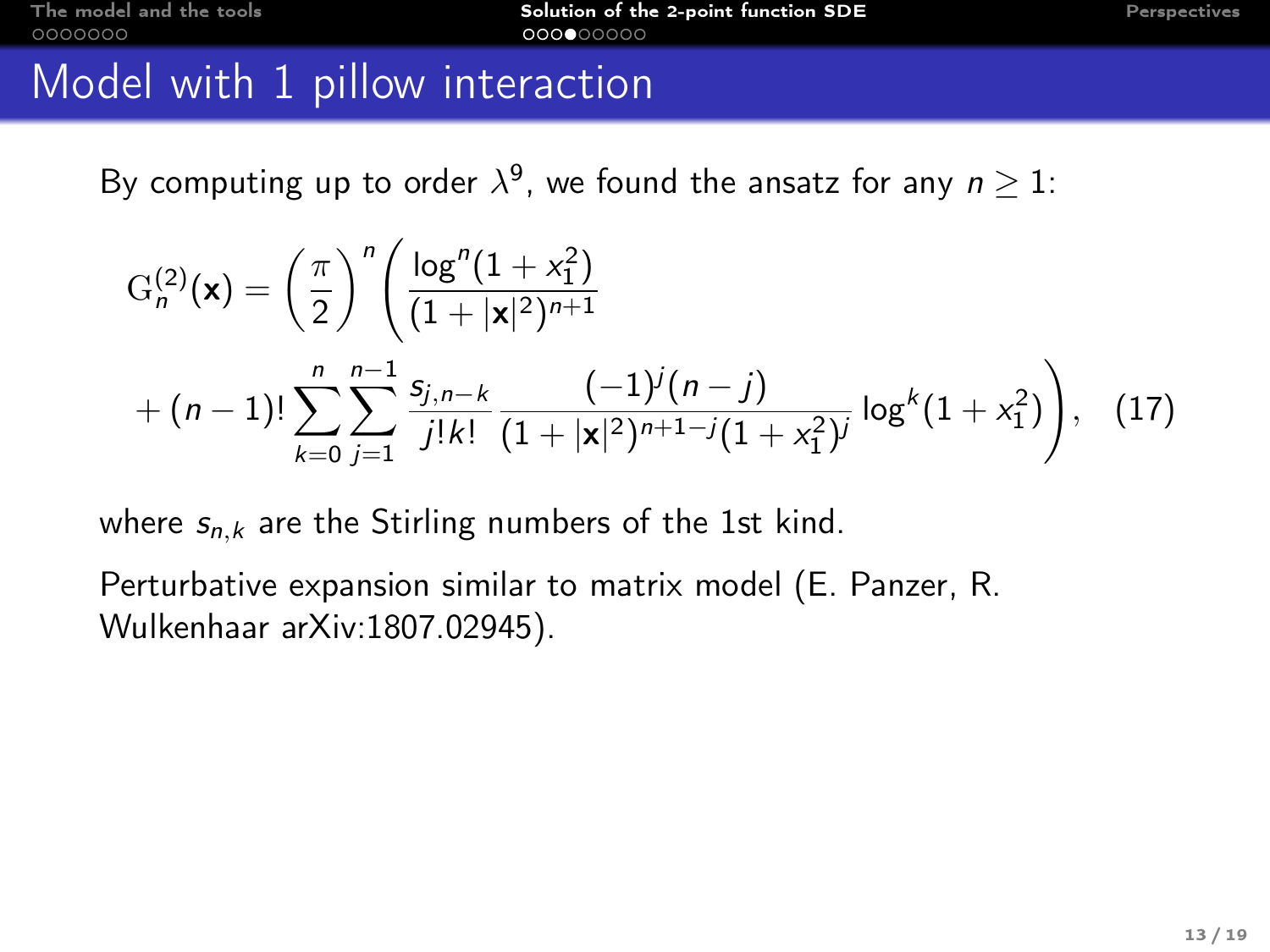### Model with 1 pillow interaction

By computing up to order  $\lambda^9$ , we found the ansatz for any  $n\geq 1$ :

$$
G_n^{(2)}(\mathbf{x}) = \left(\frac{\pi}{2}\right)^n \left(\frac{\log^n(1+x_1^2)}{(1+|\mathbf{x}|^2)^{n+1}} + (n-1)!\sum_{k=0}^n \sum_{j=1}^{n-1} \frac{s_{j,n-k}}{j!k!} \frac{(-1)^j(n-j)}{(1+|\mathbf{x}|^2)^{n+1-j}(1+x_1^2)^j} \log^k(1+x_1^2)\right), \quad (17)
$$

where  $s_{n,k}$  are the Stirling numbers of the 1st kind.

Perturbative expansion similar to matrix model (E. Panzer, R. Wulkenhaar arXiv:1807.02945).

We first rewrite the 2-point function as

$$
G^{(2)}(\mathbf{x}) = \frac{1}{1+|\mathbf{x}|^2} - \sum_{n=1}^{\infty} \left(\frac{\pi}{2}\right)^n \frac{\lambda^n}{n!} \frac{d^{n-1}}{d(x_1^2)^{n-1}} \frac{(-\log(1+x_1^2))^n}{(1+|\mathbf{x}|^2)^2}.
$$
 (18)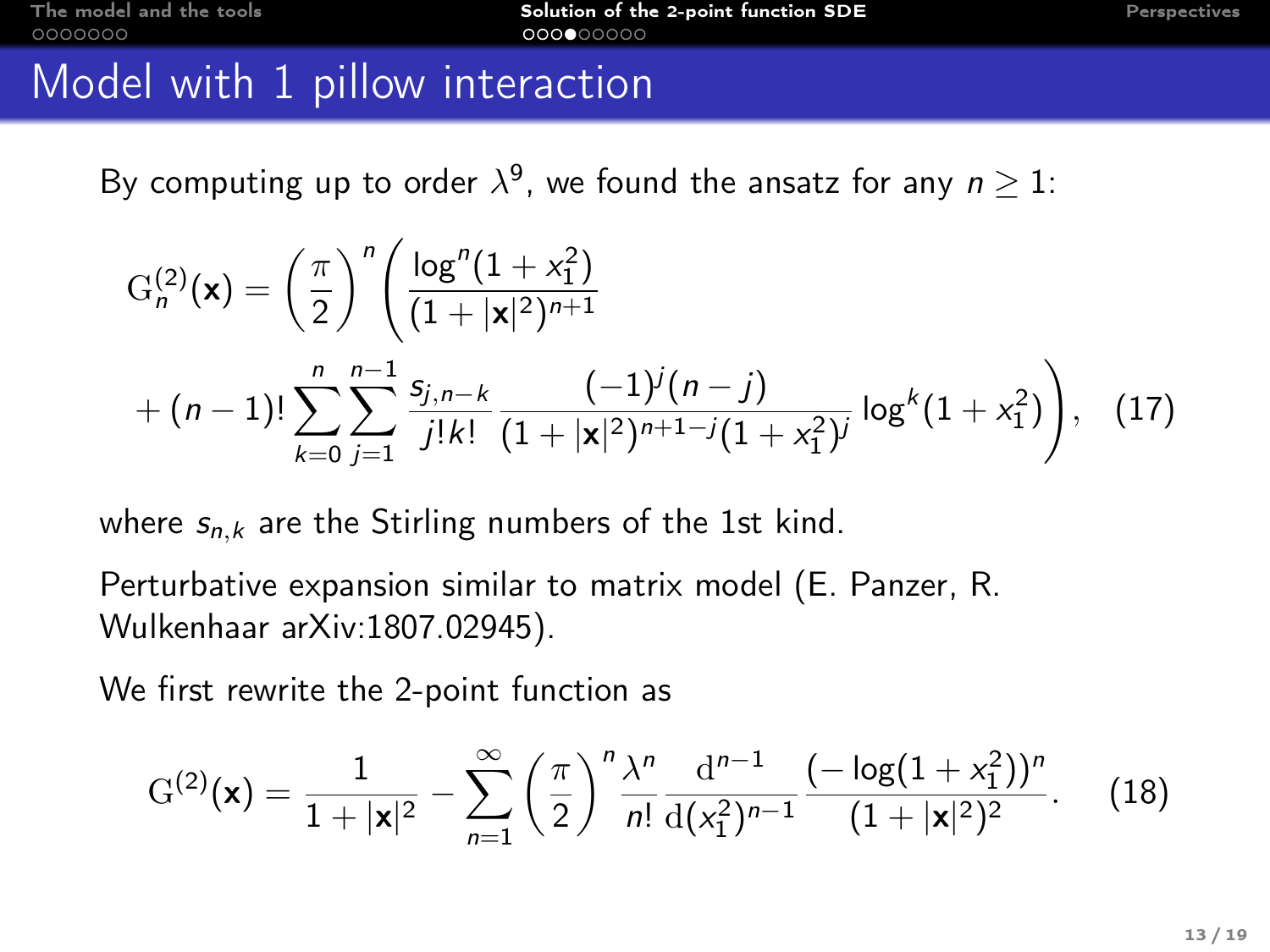### <span id="page-19-0"></span>Resummation 1

To sum the series we use:

#### Theorem (Lagrange-Bürmann inversion formula)

Let  $\phi(\omega)$  be analytic at  $\omega=0$  with  $\phi(0)\neq 0$  and  $f(\omega)=\frac{\omega}{\phi(\omega)}.$  Then the inverse function  $g(z)$  of  $f(\omega)$  with  $z = f(g(z))$ , is analytic at  $z = 0$  and given by

$$
g(z) = \sum_{n=1}^{\infty} \frac{z^n}{n!} \frac{d^{n-1}}{d\omega^{n-1}} \phi(\omega)^n \Big|_{\omega=0}.
$$
 (19)

Moreover, for any analytic function  $H(z)$  with  $H(0) = 0$ ,

$$
H(g(z)) = \sum_{n=1}^{\infty} \frac{z^n}{n!} \frac{d^{n-1}}{d\omega^{n-1}} \left( H'(\omega) \phi(\omega)^n \right) \Big|_{\omega=0}.
$$
 (20)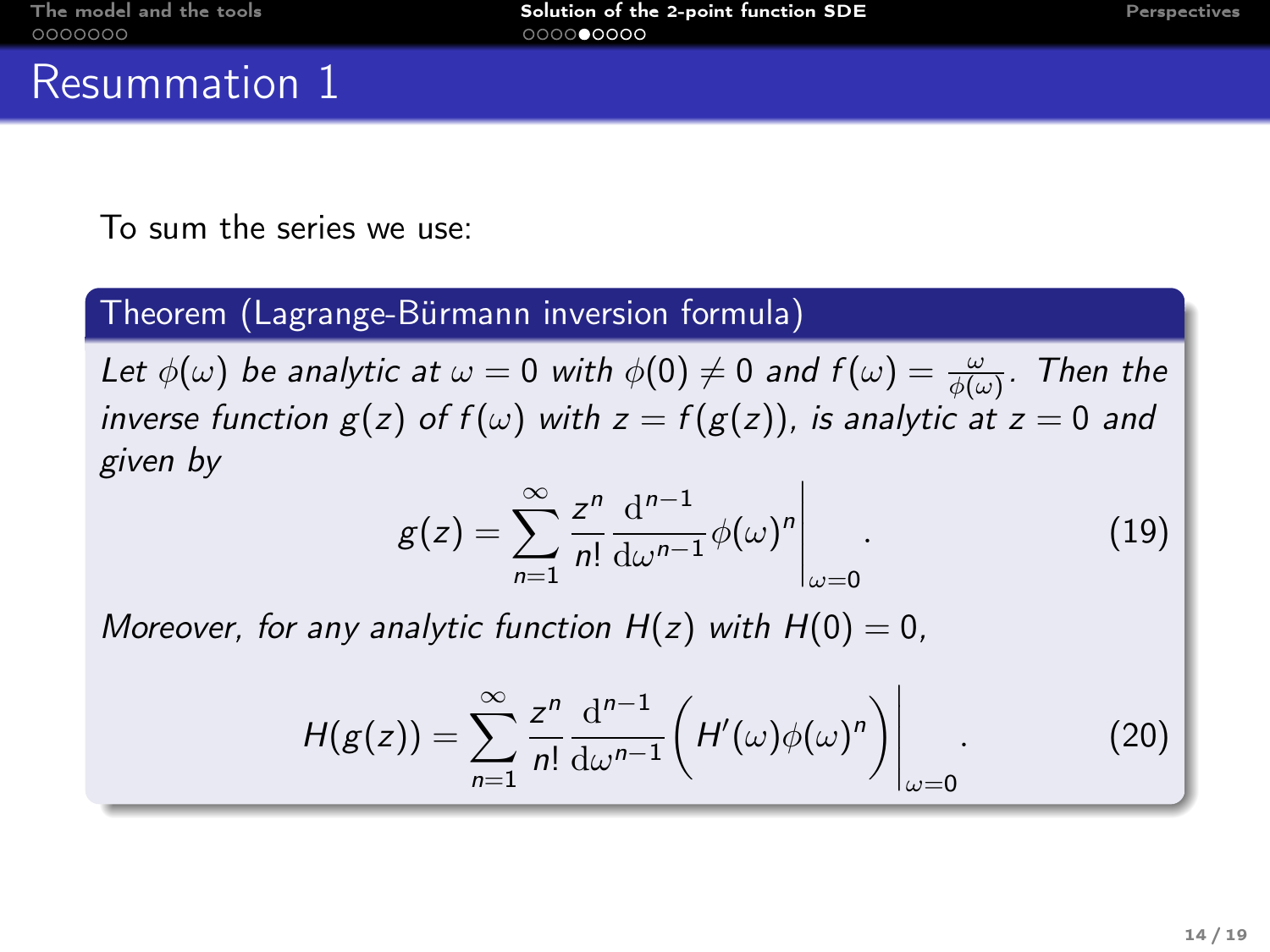# Resummation 2

Setting 
$$
z = \frac{\pi}{2}\lambda
$$
 and  $\phi(\omega) = -\log(1 + \omega + x_1^2)$ ,

$$
g(x_1, z) = \sum_{n=1}^{\infty} \frac{z^n}{n!} \frac{d^{n-1}}{d(x_1^2)^{n-1}} \left(-\log(1+x_1^2)\right)^n, \tag{21}
$$

is the inverse function of  $f(\omega) = \frac{\omega}{\phi(\omega)} = -\frac{\omega}{\log(1+x_1^2+\omega)}$ :

$$
z = f(g(x_1, z)) = -\frac{g(x_1, z)}{\log(1 + x_1^2 + g(x_1, z))},
$$
\n(22)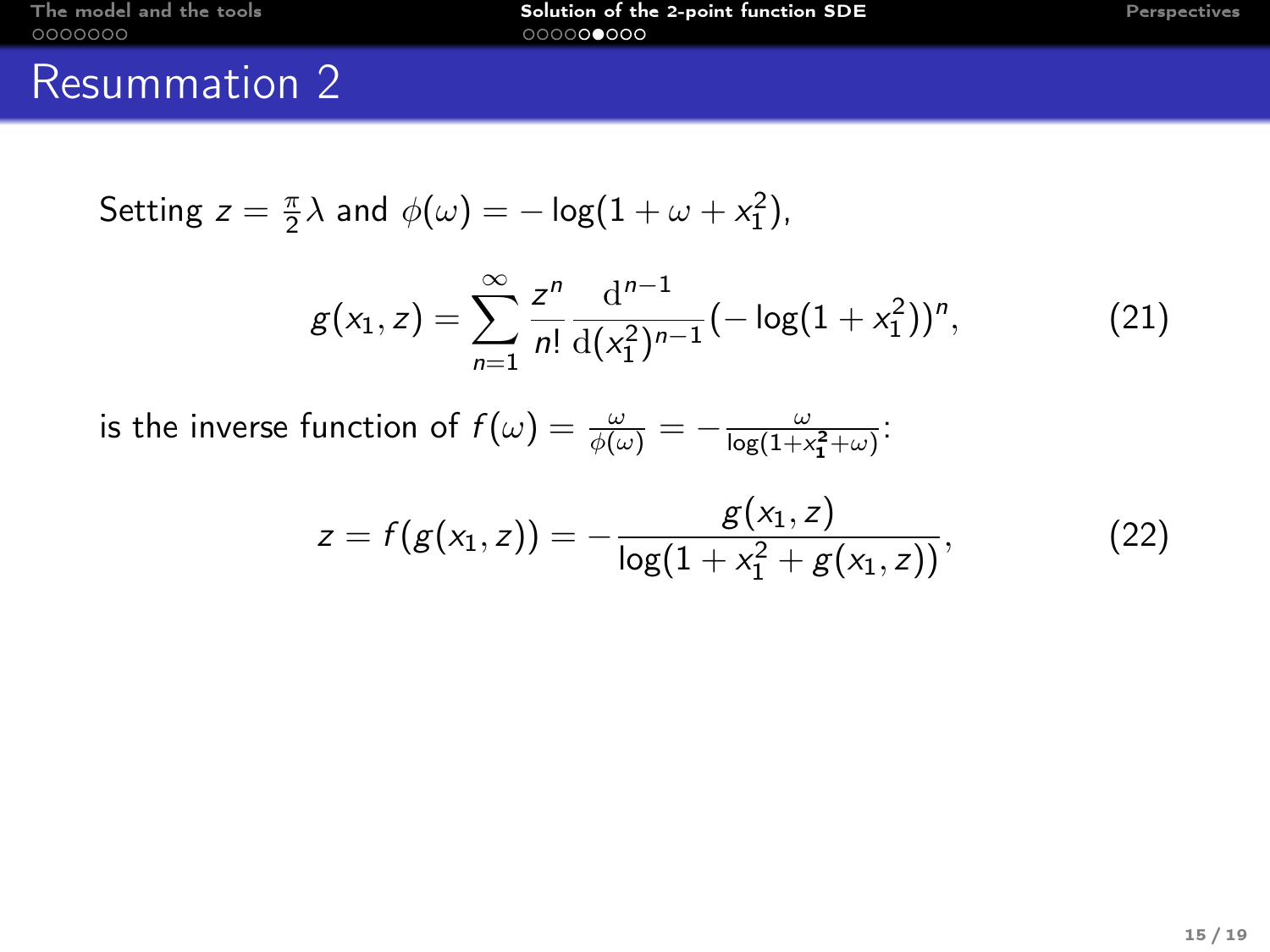### Resummation 2

Setting 
$$
z = \frac{\pi}{2}\lambda
$$
 and  $\phi(\omega) = -\log(1 + \omega + x_1^2)$ ,

$$
g(x_1, z) = \sum_{n=1}^{\infty} \frac{z^n}{n!} \frac{d^{n-1}}{d(x_1^2)^{n-1}} (-\log(1+x_1^2))^n, \tag{21}
$$

is the inverse function of  $f(\omega) = \frac{\omega}{\phi(\omega)} = -\frac{\omega}{\log(1+x_1^2+\omega)}$ :

$$
z = f(g(x_1, z)) = -\frac{g(x_1, z)}{\log(1 + x_1^2 + g(x_1, z))},
$$
\n(22)

which is solved by

$$
g(x_1, z) = zW\left(\frac{1}{z}e^{\frac{1+x_1^2}{z}}\right) - 1 - x_1^2, \tag{23}
$$

where  $W(z)$  is the Lambert function defined by  $z = W(ze^{z})$ .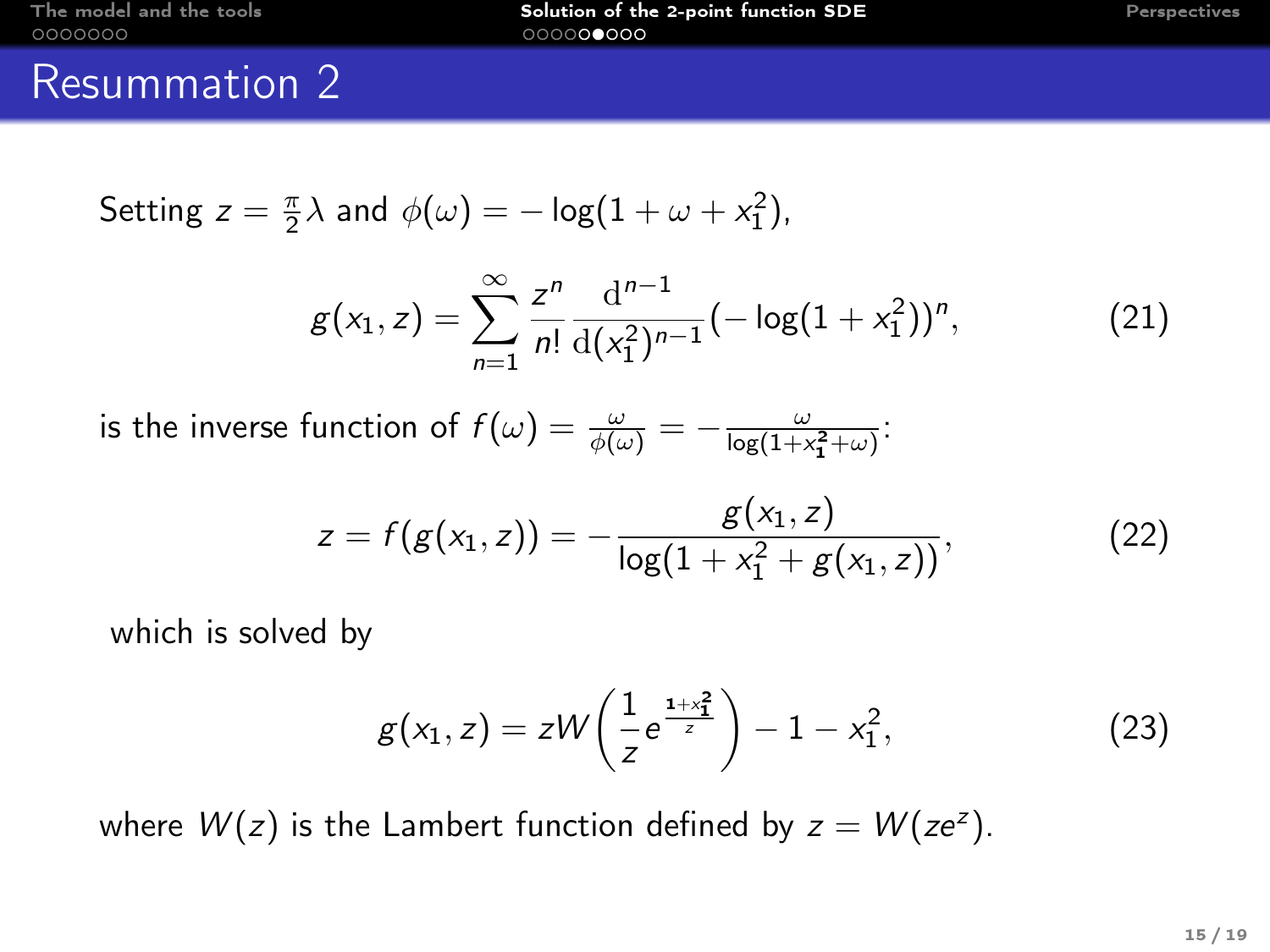# **Solution**

With 
$$
H(\omega) = \frac{1}{1 + \omega + |x|^2} - \frac{1}{1 + |x|^2}
$$
, the 2-point function is:

$$
G^{(2)}(\mathbf{x}) = \frac{1}{1+|\mathbf{x}|^2} - \sum_{n=1}^{\infty} \frac{z^n}{n!} \frac{d^{n-1}}{d(x_1^2)^{n-1}} \frac{(-\log(1+x_1^2))^n}{(1+|\mathbf{x}|^2)^2}
$$

$$
= \frac{1}{1+|\mathbf{x}|^2} + H(g(x_1,z)) = \frac{1}{1+|\mathbf{x}|^2 + g(x_1,z)}.
$$
(24)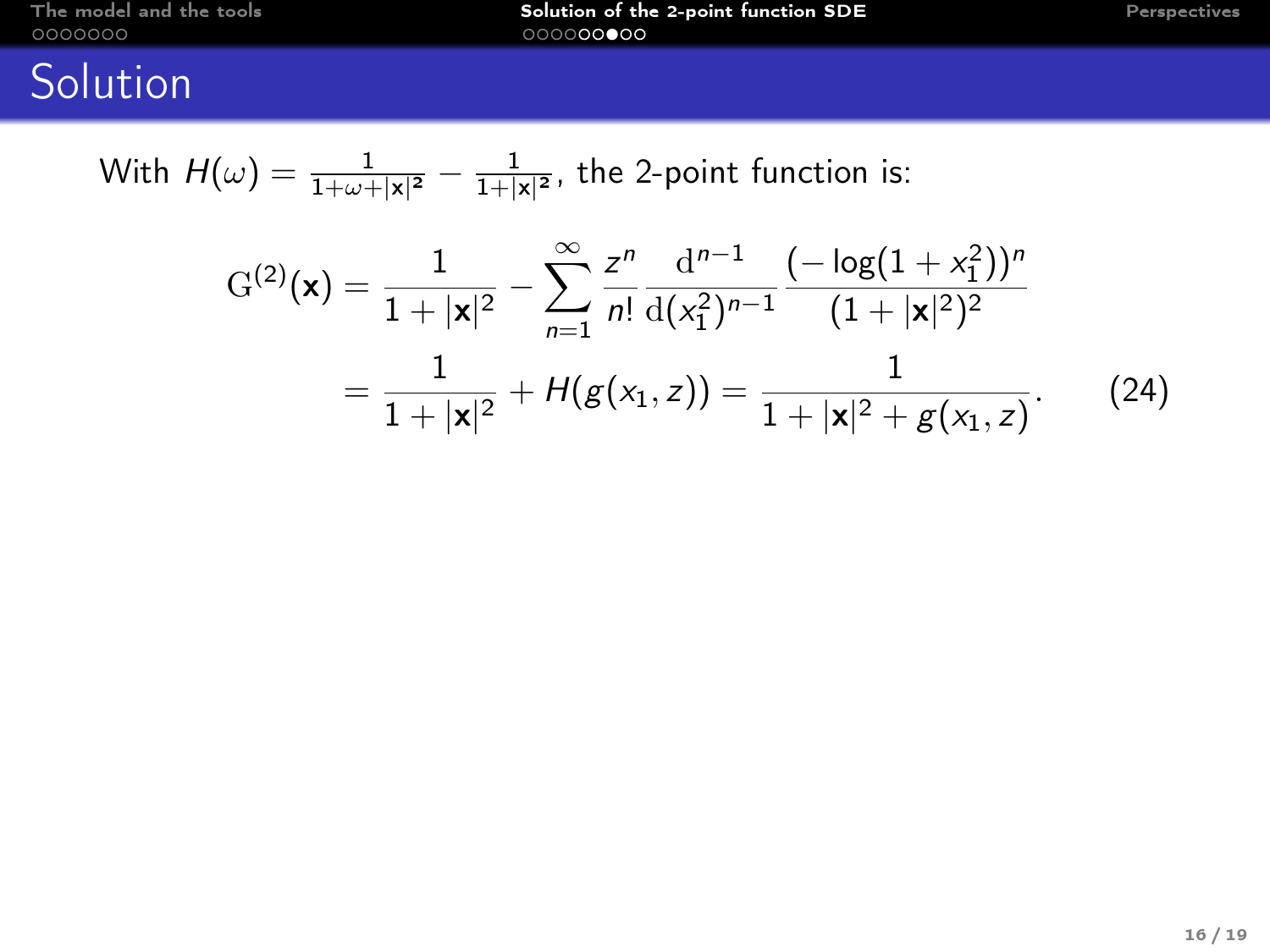## **Solution**

With 
$$
H(\omega) = \frac{1}{1 + \omega + |x|^2} - \frac{1}{1 + |x|^2}
$$
, the 2-point function is:

$$
G^{(2)}(\mathbf{x}) = \frac{1}{1+|\mathbf{x}|^2} - \sum_{n=1}^{\infty} \frac{z^n}{n!} \frac{d^{n-1}}{d(x_1^2)^{n-1}} \frac{(-\log(1+x_1^2))^n}{(1+|\mathbf{x}|^2)^2}
$$

$$
= \frac{1}{1+|\mathbf{x}|^2} + H(g(x_1,z)) = \frac{1}{1+|\mathbf{x}|^2 + g(x_1,z)}.
$$
(24)

To prove it is indeed a solution, we integrate:

$$
\int dq_2 dq_3 (G(x_1, q_2, q_3) - \frac{1}{1 + q_2^2 + q_3^2}) = -\frac{\pi}{4} \log (1 + x_1^2 + g(x_1, z)),
$$
\n(25)

plug it in the regularised SDE

$$
G^{(2)}(\mathbf{x}) = \left(1 + |\mathbf{x}|^2 + 2\lambda \int dq_2 dq_3 (G(x_1, q_2, q_3) - \frac{1}{1 + q_2^2 + q_3^2})\right)^{-1},
$$
  
and recover the equation solved by  $g(x_1, z)$ . (26)

16 / 19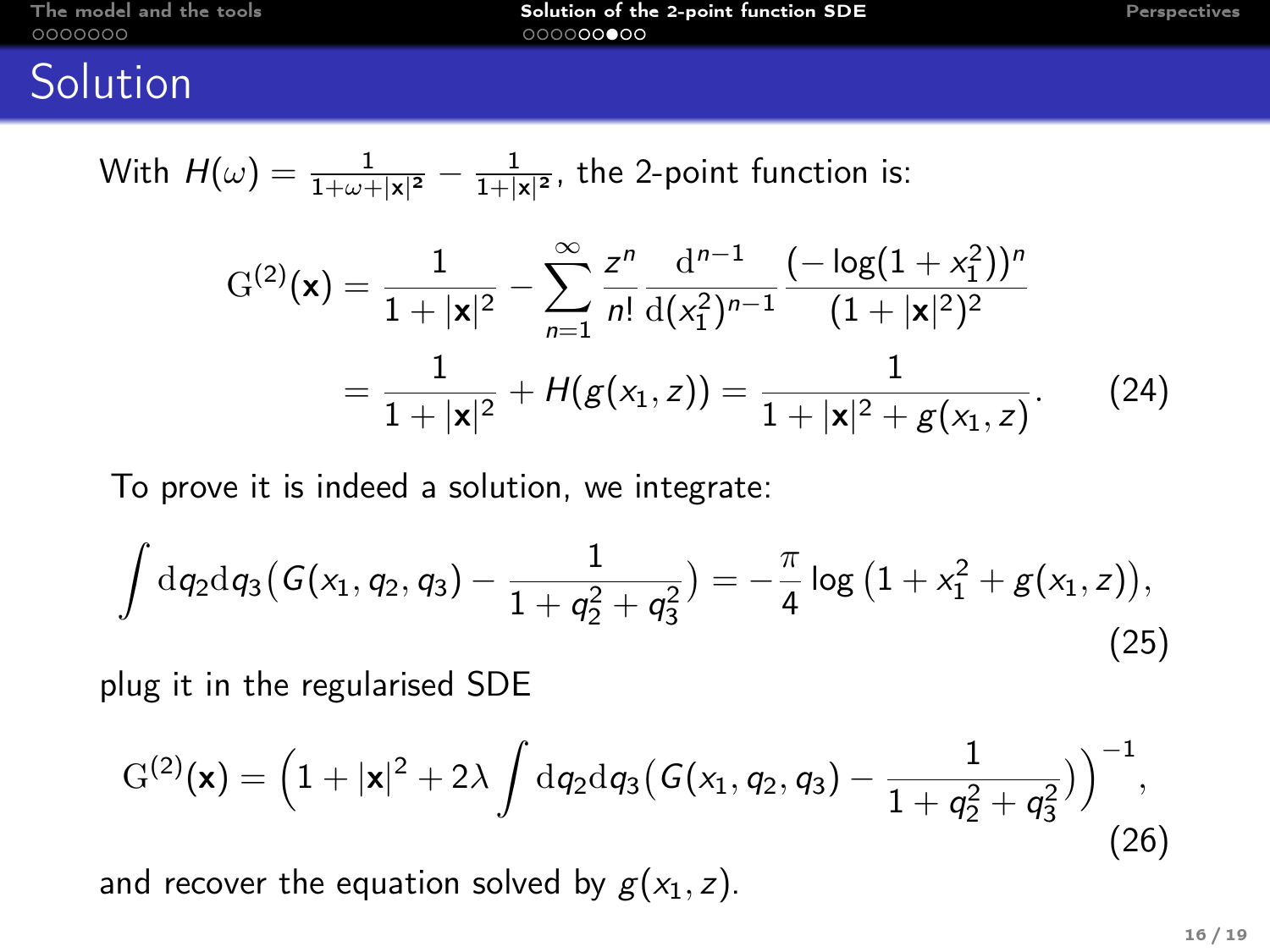### Solution 2

Sum up: the regularised SDE for the 2-point function

$$
G^{(2)}(\mathbf{x}) = \left(1 + |\mathbf{x}|^2 + 2\lambda \int dq_2 dq_3 \left(G(x_1, q_2, q_3) - \frac{1}{1 + q_2^2 + q_3^2}\right)\right)^{-1},\tag{27}
$$

is solved by

$$
G^{(2)}(\mathbf{x}) = \frac{1}{1+|\mathbf{x}|^2 + g(x_1, z)},
$$
\n(28)

where

$$
g(x_1, z) = zW\left(\frac{1}{z}e^{\frac{1+x_1^2}{z}}\right) - 1 - x_1^2, \tag{29}
$$

with  $z = \frac{\pi}{2}\lambda$  and  $W(z)$  the Lambert function.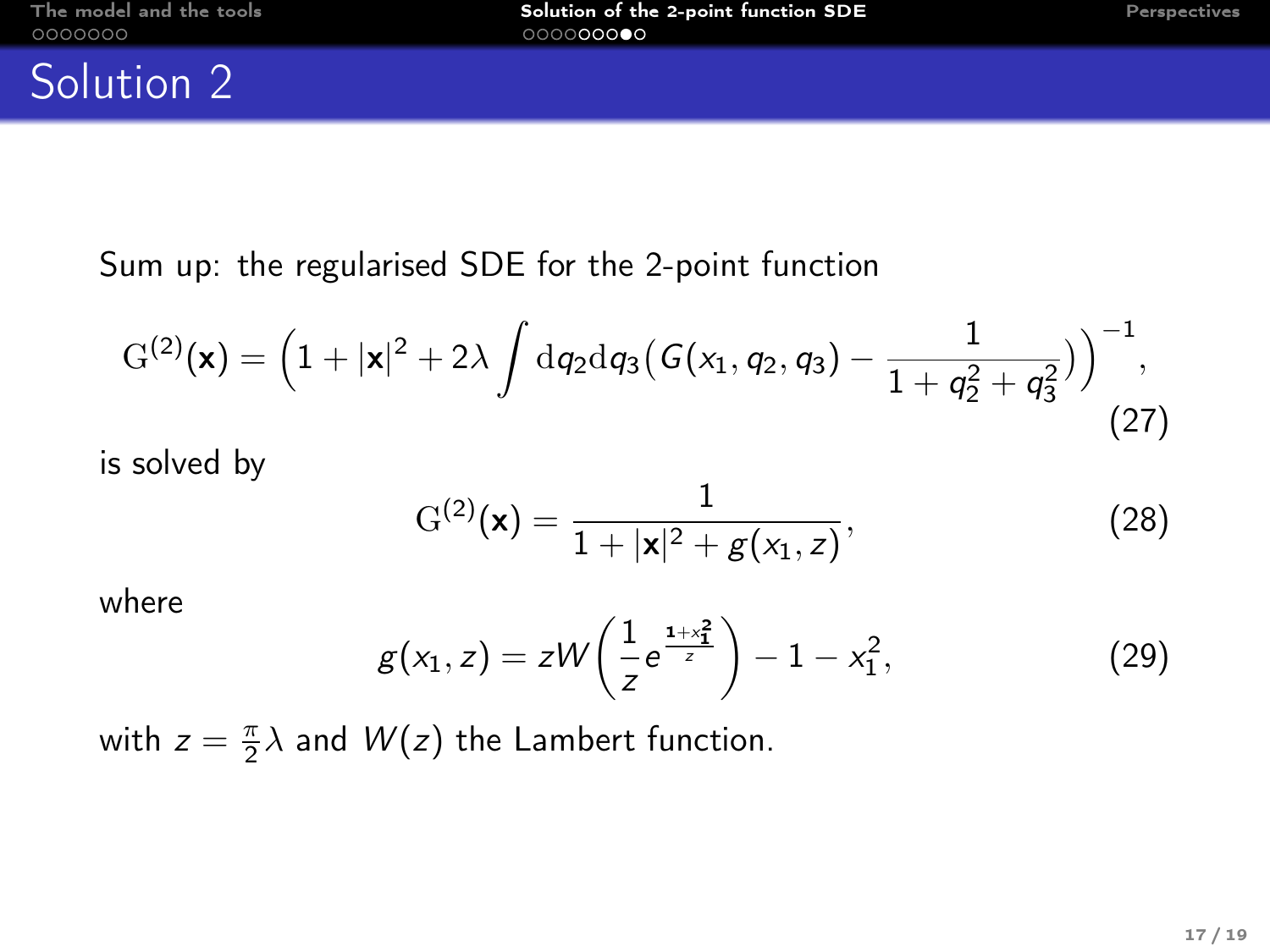# Higher point functions



Figure: General form of a connected boundary graph in the model with 1 pillow interaction.

All higher point functions with **connected** boundary graph are obtained recursively:

$$
G^{(2k)}(\mathbf{x}^1, \dots, \mathbf{x}^k) = 2\lambda G^{(2)}(x_1^1, x_2^2, x_3^2) \sum_{\rho=2}^k G^{(2k-2\rho+2)}(\mathbf{x}^{\rho}, \dots, \mathbf{x}^k)
$$

$$
\frac{G^{(2\rho-2)}(\mathbf{x}^1, \dots, \mathbf{x}^{\rho-1}) - G^{(2\rho-2)}(x_1^{\rho}, x_2^1, x_3^1, \dots, \mathbf{x}^{\rho-1})}{(x_1^1)^2 - (x_1^{\rho})^2}.
$$
(30)

In particular,

$$
G^{(4)}(\mathbf{x}, \mathbf{y}) = 2\lambda G^{(2)}(x_1, y_2, y_3) G^{(2)}(\mathbf{y}) \frac{G^{(2)}(\mathbf{x}) - G^{(2)}(y_1, x_2, x_3)}{x_1^2 - y_1^2}.
$$
 (31)